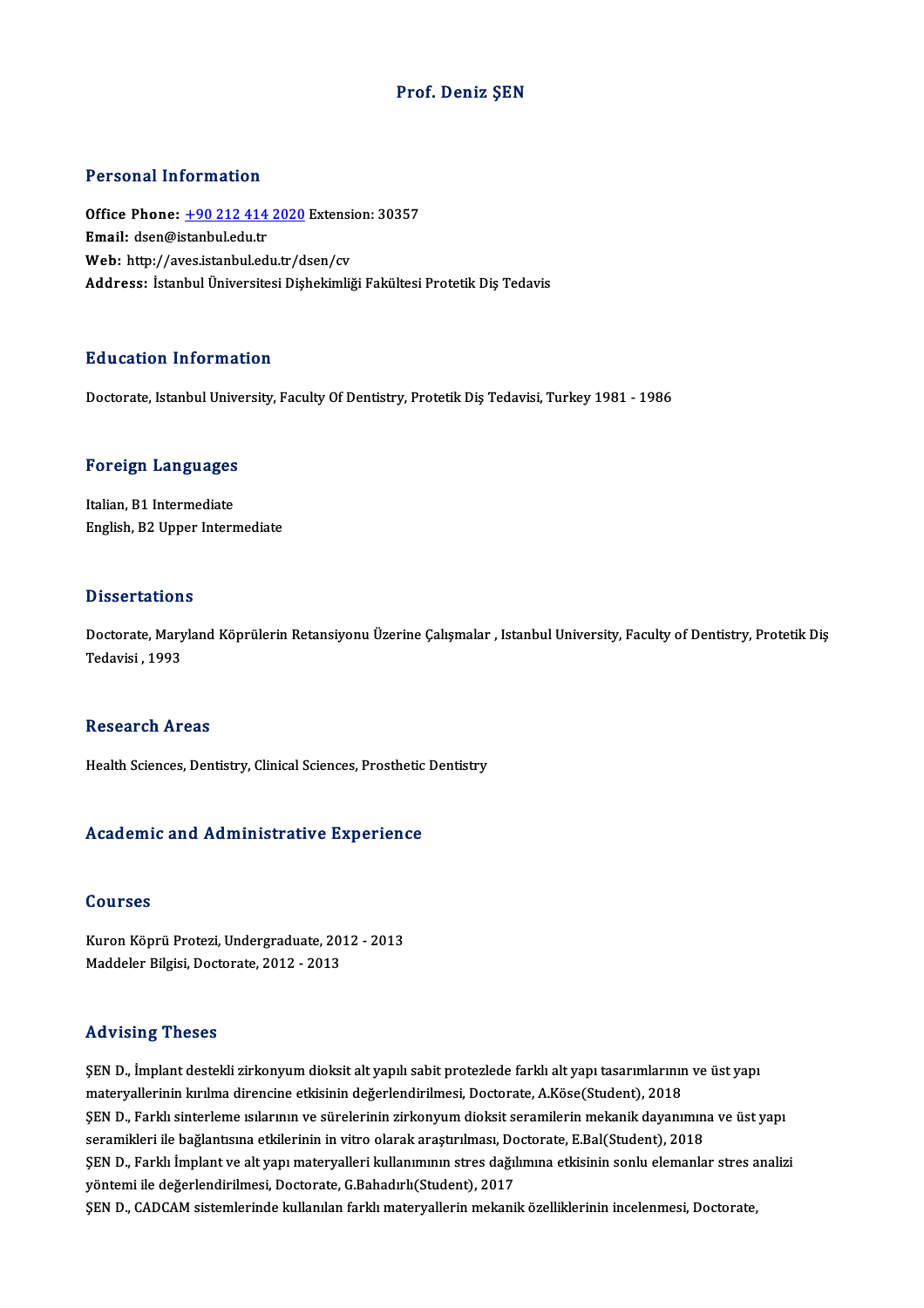N.Sönmez(Student),2016

N.Sönmez(Student), 2016<br>ŞEN D., Yüzey uygulamaları ve yapay yaşlandırma işleminin Y-TZP dental seramiklerinin biaksiyal bükme dayanımı ve faz<br>değisimi üzerine etkilerinin in vitre olarak incelenmesi. Desterate E Bultan(Stu N.Sönmez(Student), 2016<br>ŞEN D., Yüzey uygulamaları ve yapay yaşlandırma işleminin Y-TZP dental seramiklerinin bia<br>değişimi üzerine etkilerinin in-vitro olarak incelenmesi, Doctorate, E.Bultan(Student), 2013<br>SEN D. Zirkonya ŞEN D., Yüzey uygulamaları ve yapay yaşlandırma işleminin Y-TZP dental seramiklerinin biaksiyal bükme dayanımı ve fa<br>değişimi üzerine etkilerinin in-vitro olarak incelenmesi, Doctorate, E.Bultan(Student), 2013<br>ŞEN D., Zirk değişimi üzerine etkile<br>ŞEN D., Zirkonya alt ya<br>B.Gül(Student), 2012<br>SEN D., Fiberle güclen ŞEN D., Zirkonya alt yapı üzerine yapılan işlemlerin mekanik ve estetik etkilerinin in vitro olarak incelenmesi, I<br>B.Gül(Student), 2012<br>ŞEN D., Fiberle güçlendirilmiş farklı kompozit prefabrik fiber mil sistemlerinin kompo

B.Gül(Student), 2012<br>ŞEN D., Fiberle güçlendirilmiş farklı kompozit prefabrik fiber mil sistemlerinin kompozit çekirdeklerle birlikte<br>kullanımlarının dayanıklılık yönünden araştırılması, Doctorate, İ.Karamustafa(Student),

### **Jury Memberships**

**Jury Memberships<br>Appointment Academic Staff, Akademik Kadroya atama, YÖK, February, 2018<br>Anneintment Academie Staff, Akademik Kadroya atama, YÖK, Besember, 2017** Appointment Academic Staff, Akademik Kadroya atama, YÖK, February, 2018<br>Appointment Academic Staff, Akademik Kadroya atama, YÖK, December, 2017<br>Assesiste Brefessor Evam, Decentlik Kirisi, YÖK, Osteber, 2017 Appointment Academic Staff, Akademik Kadroya atama, YÖK, Fe<br>Appointment Academic Staff, Akademik Kadroya atama, YÖK, De<br>Associate Professor Exam, Doçentlik Jürisi, YÖK, October, 2017<br>Associate Professor Exam, Doçentlik Jür Appointment Academic Staff, Akademik Kadroya atama, YÖK, De<br>Associate Professor Exam, Doçentlik Jürisi, YÖK, October, 2017<br>Associate Professor Exam, Doçentlik Jürisi, YÖK, October, 2017<br>Postarata Ter Samnma Jürisi, Ünivers Associate Professor Exam, Doçentlik Jürisi, YÖK, October, 2017<br>Associate Professor Exam, Doçentlik Jürisi, YÖK, October, 2017<br>Doctorate, Tez Savunma Jürisi, Üniversite, January, 2017<br>Doctorate, Tez Savunma, Üniversite, Apr Associate Professor Exam, Docentlik Jürisi, YÖK, October, 2017

### Articles Published in Journals That Entered SCI, SSCI and AHCI Indexes

- rticles Published in Journals That Entered SCI, SSCI and AHCI Indexes<br>I. Evaluation of Dual-Cure Resin Cement Polymerization under Different Types and Thicknesses of<br>Manelithis Zirsonia Monolithic Zirconia<br>Evaluation of Dual-C<br>Monolithic Zirconia<br>Turkoslu B. Sen D. Evaluation of Du<br>Monolithic Zircol<br>Turkoglu P., Sen D.<br>PIOMED BESEARCH Monolithic Zirconia<br>Turkoglu P., Sen D.<br>BIOMED RESEARCH INTERNATIONAL, 2019 (Journal Indexed in SCI)<br>Sheer bond strength of luting sements to fixed sunerstructur
	-

Turkoglu P., Sen D.<br>BIOMED RESEARCH INTERNATIONAL, 2019 (Journal Indexed in SCI)<br>II. Shear bond strength of luting cements to fixed superstructure metal surfaces under various seating<br>forces BIOMEI<br>Shear<br>forces<br>Ozer E

Ozer F., Pak-Tunc E., Dagli N. E., Ramachandran D., Sen D., Blatz M. B.

JOURNAL OF ADVANCED PROSTHODONTICS, vol.10, no.5, pp.340-346, 2018 (Journal Indexed in SCI)

- Ozer F., Pak-Tunc E., Dagli N. E. , Ramachandran D., Sen D., Blatz M. B.<br>JOURNAL OF ADVANCED PROSTHODONTICS, vol.10, no.5, pp.340-346, 2018 (Journal Indexed in SCI)<br>III. Influences of Implant and Framework Materials on Str Element Analysis Study<br>Bahadirli G., Yilmaz S., Jones T., Sen D. Influences of Implant and Framey<br>Element Analysis Study<br>Bahadirli G., Yilmaz S., Jones T., Sen D.<br>INTERNATIONAL JOURNAL OF ORAL
	-

INTERNATIONAL JOURNAL OF ORAL & MAXILLOFACIAL IMPLANTS, vol.33, no.5, 2018 (Journal Indexed in SCI)

## Bahadirli G., Yilmaz S., Jones T., Sen D.<br>INTERNATIONAL JOURNAL OF ORAL & MAXILLOFACIAL IMPLANTS, vol.33, no.5, 2018 (Journal Indexed in SCI)<br>IV. Influence of monolithic lithium disilicate and zirconia thickness on polymer INTERNATIONAL JOUI<br>Influence of monoli<br>cure resin cements<br>Turn V. Turkoslu B. S **Influence of monolithic |<br>cure resin cements<br>Turp V., Turkoglu P., Sen D.<br>JOUPNAL OF ESTUETIC ANI**

cure resin cements<br>Turp V., Turkoglu P., Sen D.<br>JOURNAL OF ESTHETIC AND RESTORATIVE DENTISTRY, vol.30, no.4, pp.360-368, 2018 (Journal Indexed in SCI)<br>Effect of thickness and surface modifications on florural strongth of m Turp V., Turkoglu P., Sen D.<br>JOURNAL OF ESTHETIC AND RESTORATIVE DENTISTRY, vol.30, no.4, pp.360-368, 2018 (Journal Inde<br>V. Effect of thickness and surface modifications on flexural strength of monolithic zirconia.<br>OZER E.

- JOURNAL OF ESTHETIC AND RESTORATIVE DENTISTRY,<br>Effect of thickness and surface modifications on fl<br>OZER F., NADEN A., Turp V., MANTE F., SEN D., BLATZ M.<br>The Journal of prostbatic dentistry, yol 119, pp.997,992 Effect of thickness and surface modifications on flexural strength of monolition CZER F., NADEN A., Turp V., MANTE F., SEN D., BLATZ M.<br>The Journal of prosthetic dentistry, vol.119, pp.987-993, 2018 (Journal Indexed in SCI
- OZER F., NADEN A., Turp V., MANTE F., SEN D., BLATZ M.<br>The Journal of prosthetic dentistry, vol.119, pp.987-993, 2018 (Journal Indexed in SCI)<br>VI. Evaluation of five CAD/CAM materials by microstructural characterization an The Journal of prosthetic denti<br>Evaluation of five CAD/CAN<br>comparative in vitro study.<br>Sonmes N. Cultekin B. Turn V.

Sonmez N., Gultekin P., Turp V., Akgungor G., Sen D., Mijiritsky E.

BMC oral health, vol.18, no.1, pp.5, 2018 (Journal Indexed in SCI Expanded)

VII. Effect of thickness and surface modifications on flexural strength of monolithic zirconia Özer F., Turp V., ŞEN D., Blatz M. Effect of thickness and surface modifications on flexural strength of monolithic zirco<br>Özer F., Turp V., ŞEN D., Blatz M.<br>JOURNAL OF PROSTHETIC DENTISTRY, vol.15, no.119, pp.987-93, 2018 (Journal Indexed in SCI)<br>The effect

VIII. The effect of MDP-based primer on shear bond strength of various cements to two different ceramic materials JOURNAL<br>The effect<br>materials<br>Tune E. Oz

Tunc E., Ozer F., Ayyildiz S., Ula T. A., Sen D.

JOURNAL OF ADHESION SCIENCE AND TECHNOLOGY, vol.31, no.10, pp.1142-1150, 2017 (Journal Indexed in SCI)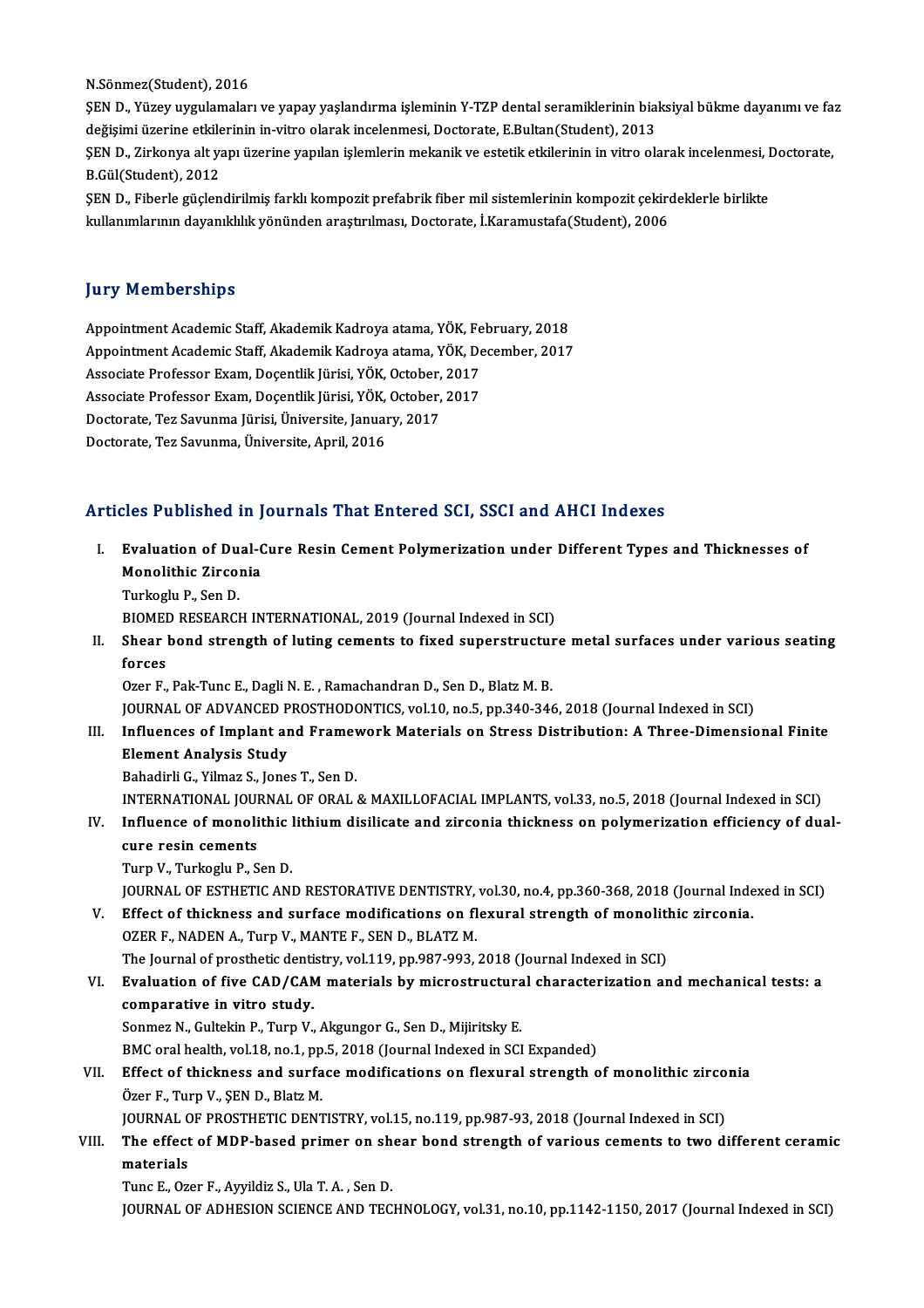IX. The effect of MDP-based primer on shear bond strength of various cements to two different ceramic<br>matarials The effect<br>materials<br><sup>Pok Tung E</sup> materials<br>Pak Tunc E., Ayyıldız S., ŞEN D.

JOURNAL OF ADHESION SCIENCE AND TECHNOLOGY, no.31, pp.1142-1150, 2016 (Journal Indexed in SSCI)

- X. Microscopic evaluation of the thickness and structure of the cement and cement-dentin JOURNAL OF ADHESION SCIENCE AND TECHNOLOGY, no.31, pp.1142-1150, 2016 (<br>Microscopic evaluation of the thickness and structure of the cement and<br>interdiffusion zone after luting posts with three different luting cements<br>Aur Microscopic evaluation of the<br>interdiffusion zone after lutin<br>Ayyildiz S., Tunc E., Emir F., Sen D.<br>JOUPNAL OF ADUESION SCIENCE Ayyildiz S., Tunc E., Emir F., Sen D.<br>JOURNAL OF ADHESION SCIENCE AND TECHNOLOGY, vol.30, no.10, pp.1049-1058, 2016 (Journal Indexed in SCI)
- Ayyildiz S., Tunc E., Emir F., Sen D.<br>JOURNAL OF ADHESION SCIENCE AND TECHNOLOGY, vol.30, no.10, pp.1049-1058, 2016 (Journal Indexed in SCI<br>XI. Effectiveness of different surface cleaning methods on the shear bond strength JOURNAL OF ADHESION SCIENCE AND TECHN<br>Effectiveness of different surface cleanin<br>contaminated zirconia: an in vitro study<br>Tune E. Chebib N. Sen D. Zandnarse B. Effectiveness of different surface c<br>contaminated zirconia: an in vitro :<br>Tunc E., Chebib N., Sen D., Zandparsa R.<br>JOUPNAL OF ADHESION SCIENCE AND : contaminated zirconia: an in vitro study<br>Tunc E., Chebib N., Sen D., Zandparsa R.<br>JOURNAL OF ADHESION SCIENCE AND TECHNOLOGY, vol.30, no.5, pp.554-565, 2016 (Journal Indexed in SCI)
- XII. Evaluation of Surface Topography of Zirconia Ceramic After Er:YAG Laser Etching Turp V., Akgungor G., Sen D., Tuncelli B. Evaluation of Surface Topography of Zirconia Ceramic After Er:YAG Laser Etching<br>Turp V., Akgungor G., Sen D., Tuncelli B.<br>PHOTOMEDICINE AND LASER SURGERY, vol.32, no.10, pp.533-539, 2014 (Journal Indexed in SCI)<br>Adhesian o
- Turp V., Akgungor G., Sen D., Tuncelli B.<br>PHOTOMEDICINE AND LASER SURGERY, vol.32, no.10, pp.533-539, 2014 (Journal Indexed in SCI)<br>XIII. Adhesion of 10-MDP containing resin cements to dentin with and without the etch-PHOTOMED<br>Adhesion<br>technique<br>Turn V. Ser Adhesion of 10-MDP containing r<br>technique<br>Turp V., Sen D., Tuncelli B., Oezcan M.<br>JOUPNAL OF ADVANCED PROSTUOD:
	-

technique<br>Turp V., Sen D., Tuncelli B., Oezcan M.<br>JOURNAL OF ADVANCED PROSTHODONTICS, vol.5, no.3, pp.226-233, 2013 (Journal Indexed in SCI)

Turp V., Sen D., Tuncelli B., Oezcan M.<br>JOURNAL OF ADVANCED PROSTHODONTICS, vol.5, no.3, pp.226-233, 2013 (Journal Indexed in SCI)<br>XIV. Evaluation of air-particle abrasion of Y-TZP with different particles using micros JOURNAL OF ADVANCED PROSTHODONTICS, v<br>Evaluation of air-particle abrasion of Y-T<br>Turp V., Sen D., Tuncelli B., Göller G., Oezcan M.<br>AUSTRALIAN DENTAL JOURNAL vol 58 no.2 r Evaluation of air-particle abrasion of Y-TZP with different particles using micr<br>Turp V., Sen D., Tuncelli B., Göller G., Oezcan M.<br>AUSTRALIAN DENTAL JOURNAL, vol.58, no.2, pp.183-191, 2013 (Journal Indexed in SCI)<br>Evaluat Turp V., Sen D., Tuncelli B., Göller G., Oezcan M.<br>AUSTRALIAN DENTAL JOURNAL, vol.58, no.2, pp.183-191, 2013 (Journal Indexed in SCI)<br>XV. Evaluation of hardness and fracture toughness, coupled with microstructural anal

AUSTRALIAN DENTAL JOURNAL, vol.58, no.2, pp.183-191, 2013 (J<br>Evaluation of hardness and fracture toughness, coupled w<br>ceramics stored in environments with different pH values<br>Turn V. Turcelli P. Sen D. Gäller G Evaluation of hardness and frace<br>
reramics stored in environment<br>Turp V., Tuncelli B., Sen D., Göller G.<br>DENTAL MATERIALS JOURNAL vol Turp V., Tuncelli B., Sen D., Göller G.<br>DENTAL MATERIALS JOURNAL, vol.31, no.6, pp.891-902, 2012 (Journal Indexed in SCI)

Turp V., Tuncelli B., Sen D., Göller G.<br>DENTAL MATERIALS JOURNAL, vol.31, no.6, pp.891-902, 2012 (Journal Indexed in SCI)<br>XVI. Influence of Zirconia Base and Shade Difference on Polymerization Efficiency of Dual-Cure R DENTAL<br>Influend<br>Cement<br>Turn V Influence of Zirconia Base and Shade Differe<br>Cement<br>Turp V., Sen D., Poyrazoglu E., Tuncelli B., Göller G.<br>JOUPMAL OF PROSTHODONTICS IMPLANT ESTHET

Cement<br>Turp V., Sen D., Poyrazoglu E., Tuncelli B., Göller G.<br>JOURNAL OF PROSTHODONTICS-IMPLANT ESTHETIC AND RECONSTRUCTIVE DENTISTRY, vol.20, no.5, pp.361-<br>365, 2011 (Journal Indexed in SCI) Turp V., Sen D., Poyrazoglu E., Tuncelli B., Göller G. JOURNAL OF PROSTHODONTICS-IMPLANT ESTHETIC AND RECONSTRUCTIVE DENTISTRY, vol.20, no.5, pp.361-<br>365, 2011 (Journal Indexed in SCI)<br>XVII. Influence of different surface treatments on the short-term bond strength and durabili

365, 2011 (Journal Indexed in SCI)<br>Influence of different surface treatments on the sh<br>zirconia post and a composite resin core material. Influence of different surf<br>zirconia post and a compo<br>Akgungor G., Sen D., Aydın M.<br>The Journal of presthetis den zirconia post and a composite resin core material.<br>Akgungor G., Sen D., Aydın M.<br>The Journal of prosthetic dentistry, vol.99, no.5, pp.388-99, 2008 (Journal Indexed in SCI Expanded)<br>Clinical officeau of the Vestor system i

## Akgungor G., Sen D., Aydın M.<br>The Journal of prosthetic dentistry, vol.99, no.5, pp.388-99, 2008 (Journal Indexed in SCI Expanded)<br>XVIII. Clinical efficacy of the Vector system in excess cement removal during fixed pro The Journal<br>Clinical eff<br>treatment.<br>Akgyongooy Clinical efficacy of the Vector system in excess cement removal during fixed prosthodontic<br>treatment.<br>Akguengoer G., Aydin M., Sen D., Issever H. treatment.<br>Akguengoer G., Aydin M., Sen D., Issever H.<br>Quintessence international (Berlin, Germany : 1985), vol.39, no.4, 2008 (Journal Indexed in SCI Expanded)<br>Shear bond strength of two somnosite sore materials after usi

XIX. Shear bond strength of two composite core materials after using all-in-one and single bottle dentin<br>SEN D. Quintes<br>Shear<br>ŞEN D.<br>Journa

Journal of Prosthodontics, vol.14, no.2, pp.97-103, 2005 (Journal Indexed in SCI Expanded)

## \$EN D.<br>Journal of Prosthodontics, vol.14, no.2, pp.97-103, 2005 (Journal Indexed in SCI Expanded)<br>XX. Shear bond strengths of two composite core materials after using all-in-one and single bottle dentin<br>adhesives Journal of P<br><mark>Shear bon</mark><br>adhesives.<br>SEN D. A*VC* Shear bond strengt<br>adhesives.<br>ŞEN D., AKGÜNGÖR G.<br>Journal of prostbodor adhesives.<br>ŞEN D., AKGÜNGÖR G.<br>Journal of prosthodontics, vol.14, no.2, pp.97-103, 2005 (Journal Indexed in SCI Expanded)<br>Shear bond strengthe of ture composite sore materials ofter using all in one and

## \$EN D., AKGÜNGÖR G.<br>Journal of prosthodontics, vol.14, no.2, pp.97-103, 2005 (Journal Indexed in SCI Expanded)<br>XXI. Shear bond strengths of two composite core materials after using all-in-one and single-bottle dentin Journal of p<br><mark>Shear bon</mark><br>adhesives<br>SEN D A*VC* Shear bond strengt<br>adhesives<br>ŞEN D., AKGÜNGÖR G.<br>Journal of Prestheder adhesives<br>ŞEN D., AKGÜNGÖR G.<br>Journal of Prosthodontics, vol.14, no.2, pp.97-103, 2005 (Journal Indexed in SCI Expanded)

XXII. The retentive effects of pre-fabricated posts by luting cements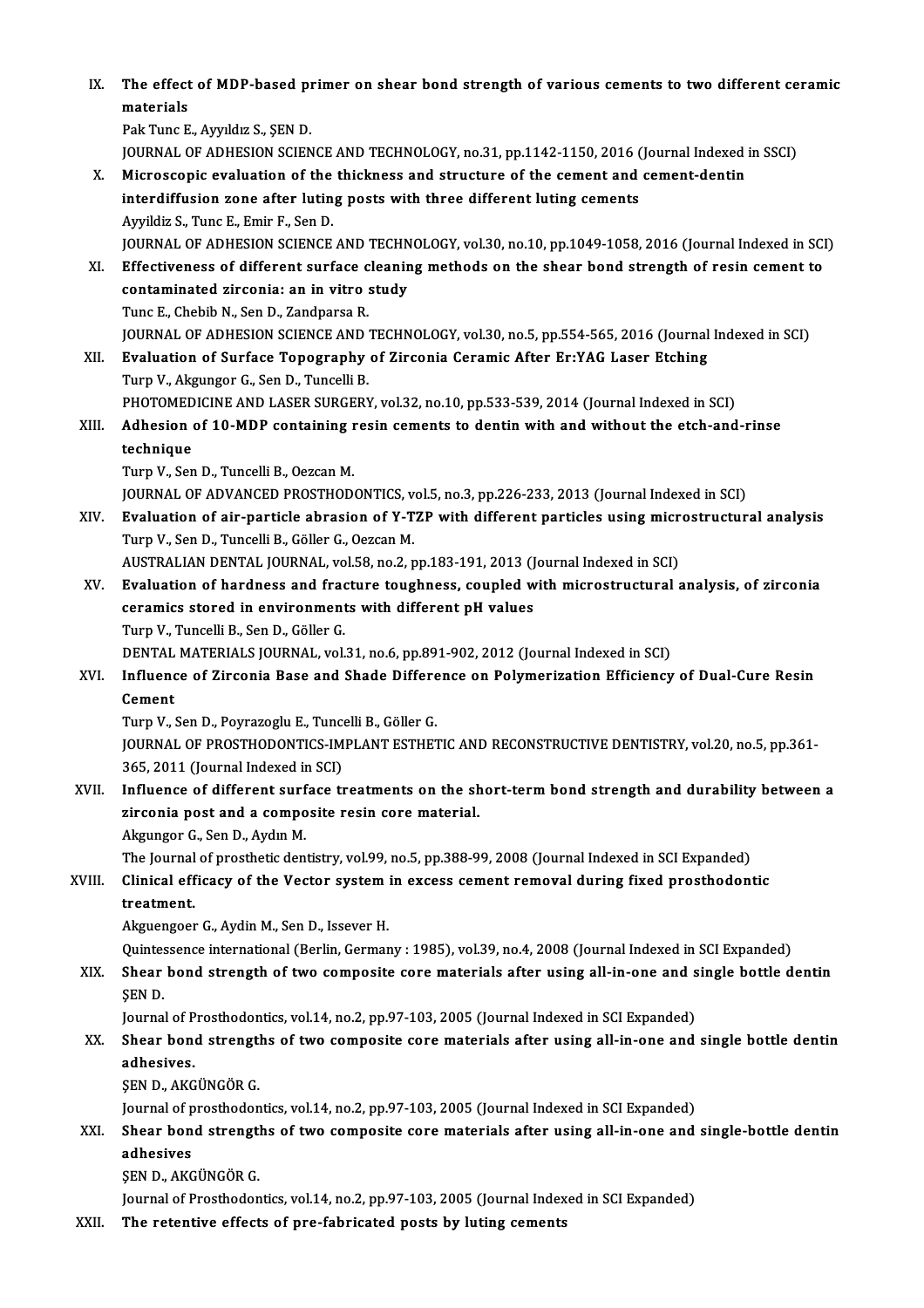Sen D., Poyrazoglu E., Tuncelli B.

Sen D., Poyrazoglu E., Tuncelli B.<br>JOURNAL OF ORAL REHABILITATION, vol.31, no.6, pp.585-589, 2004 (Journal Indexed in SCI)<br>A composative study of the effect of different poliching systems on consmis dental.

- Sen D., Poyrazoglu E., Tuncelli B.<br>JOURNAL OF ORAL REHABILITATION, vol.31, no.6, pp.585-589, 2004 (Journal Indexed in SCI)<br>XXIII. A comparative study of the effect of different polishing systems on ceramic dental surfaces JOURNAL OF ORAL REHABILITATION, vol.31, no.6, pp.585-589, 2004 (Journal)<br>A comparative study of the effect of different polishing systems on<br>SINMAZISIK G., SEN D., Tuncelli B., POYRAZOGLU E., OZKAL B., OVECOGLU M.<br>FURO CER A comparative study of the effect of different polishing systems on<br>SINMAZISIK G., SEN D., Tuncelli B., POYRAZOGLU E., OZKAL B., OVECOGLU M.<br>EURO CERAMICS VIII, PTS 1-3, pp.1997-2000, 2004 (Journal Indexed in SCI)<br>Effects
- SINMAZISIK G., SEN D., Tuncelli B., POYRAZOGLU E., OZKAL B., OVECOGI<br>EURO CERAMICS VIII, PTS 1-3, pp.1997-2000, 2004 (Journal Indexed in<br>XXIV. Effects of different acid treatments on dental ceramic surfaces<br>San D. Sumaguak EURO CERAMICS VIII, PTS 1-3, pp.1997-2000, 2004 (Journal Indexed in SCI)<br>Effects of different acid treatments on dental ceramic surfaces<br>Sen D., Sınmazısık G., Poyrazoglu E., Tuncelli B., Ozkal B., Ovecoglu M.<br>EURO CERAMIC Effects of different acid treatments on dental ceramic surfaces<br>Sen D., Sınmazısık G., Poyrazoglu E., Tuncelli B., Ozkal B., Ovecoglu M.<br>EURO CERAMICS VIII, PTS 1-3, pp.2035-2038, 2004 (Journal Indexed in SCI)<br>The effect o Sen D., Sinmazisik G., Poyrazoglu E., Tuncelli B., Ozkal B., Ovecoglu M.<br>EURO CERAMICS VIII, PTS 1-3, pp.2035-2038, 2004 (Journal Indexed in SCI)<br>XXV. The effect of two polishing pastes on the surface roughness of bis-acry EURO CERAMICS VIII, PTS 1-3,<br>The effect of two polishing<br>methacrylate-based resins<br>Sep D. COLLER C. Isseuer H The effect of two polishin<br>methacrylate-based resin:<br>Sen D., GOLLER G., Issever H.<br>JOUPMAL OF PROSTUETIC DE methacrylate-based resins<br>Sen D., GOLLER G., Issever H.<br>JOURNAL OF PROSTHETIC DENTISTRY, vol.88, no.5, pp.527-532, 2002 (Journal Indexed in SCI) XXVI. Shear bond strength of amalgam reinforced with a bonding agent and/or dentin pins SenD.,Nayir E.,Cetiner F. Shear bond strength of amalgam reinforced with a bonding agent and/or dentin pin<br>Sen D., Nayir E., Cetiner F.<br>JOURNAL OF PROSTHETIC DENTISTRY, vol.87, no.4, pp.446-450, 2002 (Journal Indexed in SCI)<br>The effect of bonding r Sen D., Nayir E., Cetiner F.<br>JOURNAL OF PROSTHETIC DENTISTRY, vol.87, no.4, pp.446-450, 2<br>XXVII. The effect of bonding resin on bond strength of laminates JOURN.<br>The ef<br>ŞEN D.<br>JOUPN. The effect of bonding resin on bond strength of laminates<br>SEN D.<br>JOURNAL OF DENTAL RESEARCH, vol.80, 2001 (Journal Indexed in SCI Expanded) SEN D.<br>JOURNAL OF DENTAL RESEARCH, vol.80, 2001 (Journal Indexed in SCI Expanded)<br>XXVIII. Comparison of the tensile bond strength of high noble , noble and base metal bonded to enamel.<br>SEN D JOURN.<br>Compa<br>ŞEN D.<br>JOUPN. Comparison of the tensile bond strength of high noble , noble and base metal bon<br>SEN D.<br>JOURNAL OF PROSTHETIC DENTISTRY, vol.84, no.5, pp.561-6, 2000 (Journal Indexed in SCI)<br>Shear bond strength of resin luting sement to g SEN D.<br>JOURNAL OF PROSTHETIC DENTISTRY, vol.84, no.5, pp.561-6, 2000 (Journal Indexed in SCI)<br>XXIX. Shear bond strength of resin luting cement to glass-infiltrated porous aluminum oxide cores Sen D., Poyrazoglu E., Tuncelli B., Goller G. Shear bond strength of resin luting cement to glass-infiltrated porous aluminum oxi<br>Sen D., Poyrazoglu E., Tuncelli B., Goller G.<br>JOURNAL OF PROSTHETIC DENTISTRY, vol.83, no.2, pp.210-215, 2000 (Journal Indexed in SCI)<br>Ret Sen D., Poyrazoglu E., Tuncelli B., Goller G.<br>JOURNAL OF PROSTHETIC DENTISTRY, vol.83, no.2, pp.210-215, 2000<br>XXX. Retention of bacteria on provisional crown and bridge resins.<br>Variali D. San D. Pamuk E. Catinor F. **JOURNAL OF PROSTHETIC DENTISTR<br>Retention of bacteria on provisio<br>Yaylali D., Sen D., Pamuk E., Cetiner F.<br>JOUPNAL OF DENTAL BESEARCH vol** Retention of bacteria on provisional crown and bridge resins.<br>Yaylali D., Sen D., Pamuk E., Cetiner F.<br>JOURNAL OF DENTAL RESEARCH, vol.79, pp.192, 2000 (Journal Indexed in SCI)
- Yaylali D., Sen D., Pamuk E., Cetiner F.<br>JOURNAL OF DENTAL RESEARCH, vol.79, pp.192, 2000 (Journal Indexed in SCI)<br>XXXI. Effect of water immersion on transverse strength of provisional crown and bridge resins.<br>Sen D. Bamuk SenD.,PamukE.,Cetiner F. Effect of water immersion on transverse strength of provisional crown<br>Sen D., Pamuk E., Cetiner F.<br>JOURNAL OF DENTAL RESEARCH, vol.79, pp.366, 2000 (Journal Indexed in SCI)<br>Effect of blessbing on the shear bond strength of JOURNAL OF DENTAL RESEARCH, vol.79, pp.366, 2000 (Journal Indexed in SCI)
- XXXII. Effect of bleaching on the shear bond strength of sandblasted enamel<br>SEN D. Effect of bleaching on the shear bond strength of sandblasted enamel<br>SEN D.<br>JOURNAL OF DENTAL RESEARCH, vol.78, 1999 (Journal Indexed in SCI Expanded)<br>Effect of water immersion on transvers strength of provisional speym on SEN D.<br>JOURNAL OF DENTAL RESEARCH, vol.78, 1999 (Journal Indexed in SCI Expanded)<br>XXXIII. Effect of water immersion on transvers strength of provisional crown and bridge resins<br>CEN D.
- JOURN.<br><mark>Effect</mark><br>ŞEN D.<br>JOUPN. Effect of water immersion on transvers strength of provisional crown an<br>SEN D.<br>JOURNAL OF DENTAL RESEARCH, vol.78, 1998 (Journal Indexed in SCI Expanded)<br>Effects of surface treatments on the shear bond strength of laminate SEN D.<br>JOURNAL OF DENTAL RESEARCH, vol.78, 1998 (Journal Indexed in SCI Expande<br>XXXIV. Effects of surface treatments on the shear bond strength of laminates.<br>Son D. Pamuk E. Pamuk S. Erturk N.

- JOURNAL OF DENTAL RESEARCH, vol.78, 1998 (Journal Indexed in SCI Expanded)<br>Effects of surface treatments on the shear bond strength of laminates.<br>Sen D., Pamuk E., Pamuk S., Erturk N. Effects of surface treatments on the shear bond strength of laminates.<br>Sen D., Pamuk E., Pamuk S., Erturk N.<br>JOURNAL OF DENTAL RESEARCH, vol.76, pp.447, 1997 (Journal Indexed in SCI)<br>The effect of differerant surface terat Sen D., Pamuk E., Pamuk S., Erturk N.<br>JOURNAL OF DENTAL RESEARCH, vol.76, pp.447, 1997 (Journal Indexed in<br>XXXV. The effect of differerent surface teratments on bond strength of
- JOURN.<br>The ef<br>ŞEN D.<br>IOUPN The effect of differerent surface teratments on bond strength of<br>SEN D.<br>JOURNAL OF DENTAL RESEARCH, vol.74, 1995 (Journal Indexed in SCI Expanded)

### Articles Published in Other Journals

I. Zirkonya restorasyonlarda CAD CAM teknolojisi ve Alt yapı şelkillendirilmesi Pak Tunç E., ŞEN D. Zirkonya restorasyonlarda CAD CAM teknolojisi ve Alt yapı şelkillendirilmesi<br>Pak Tunç E., ŞEN D.<br>Türkiye Klinikleri Dergisi, vol.3, no.2, pp.104-112, 2017 (Other Refereed National Journals)<br>Manalitik girkonya

Pak Tunç E., ŞEN D.<br>Türkiye Klinikleri Der;<br>II. Monolitik zirkonya<br>Sen N. Ölsen V. Tunn I Türkiye Klinikleri Dergisi, vol.3<br><mark>Monolitik zirkonya</mark><br>Şen N., Ölçer Y., Turp V., ŞEN D.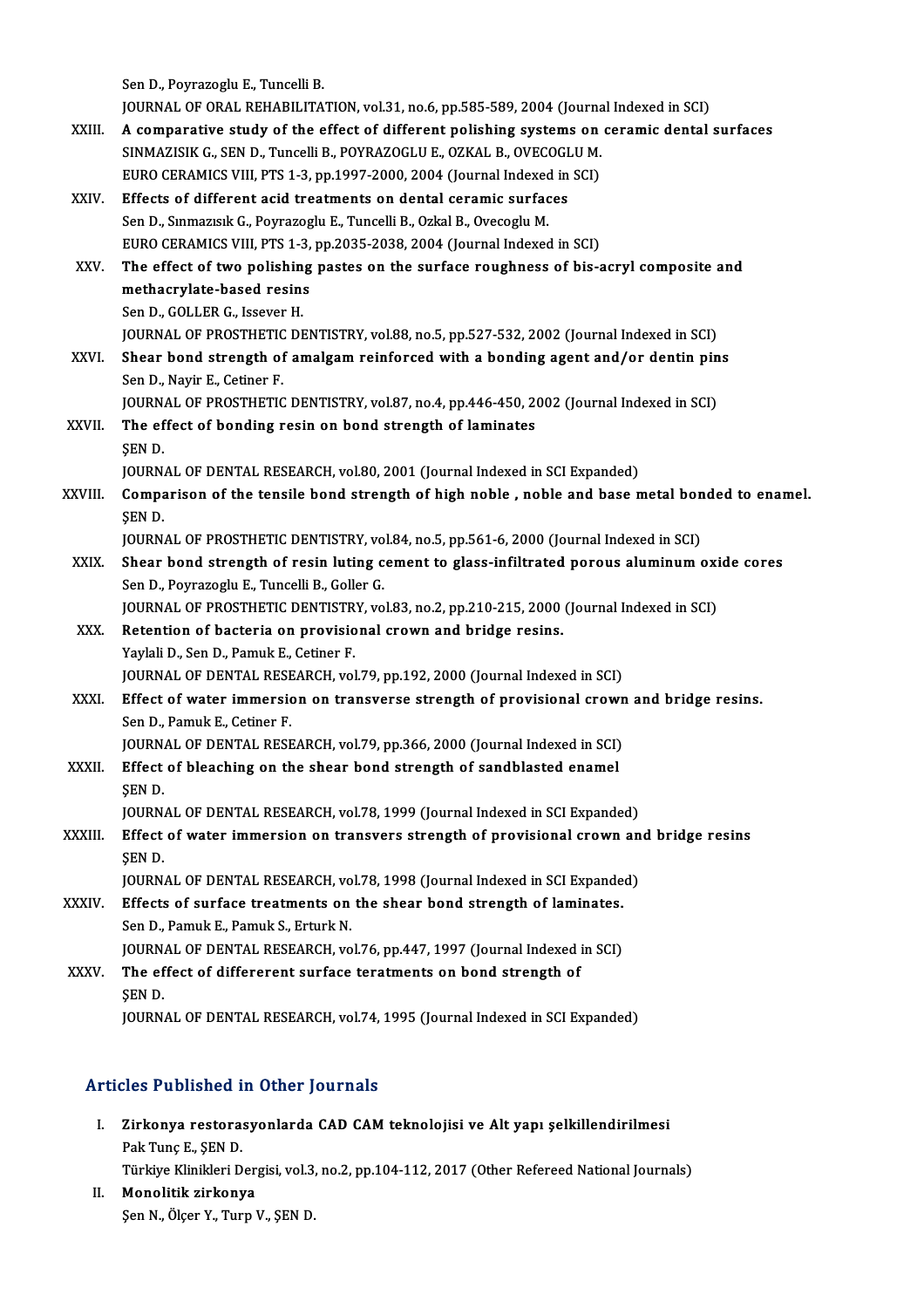|       | Türkiye Klinikleri Dergisi, vol.3, no.2, pp.127-132, 2017 (Other Refereed National Journals)                         |
|-------|----------------------------------------------------------------------------------------------------------------------|
| III.  | Monolitik Zirkonya                                                                                                   |
|       | SEN N., Ölçer Us Y., TURP V., ŞEN D.                                                                                 |
|       | Türkiye Klinikleri Diş Hekimliği Bilimleri Dergisi, vol.3, no.2, pp.127-132, 2017 (Other Refereed National Journals) |
| IV.   | Influence of MDP Content in Different Resin Cements and Zirconia Primers on Ceramic-Resin Cement                     |
|       | <b>Bond Strength</b>                                                                                                 |
|       | Turp V., TUNCELLI B., ŞEN D., AKGUNGOR G.                                                                            |
|       | Türkiye Klinikleri, vol.22, no.1, pp.7-13, 2016 (Other Refereed National Journals)                                   |
| V.    | NANOCERAMICS AND HYBRID MATERIALS USED IN CAD/CAM SYSTEMS                                                            |
|       | ceren N., Turp V., Emir F., Akgüngör G., Ayyıldız S., ŞEN D.                                                         |
|       | Aydın dental Journal, vol.2, no.3, pp.55-62, 2016 (National Refreed University Journal)                              |
| VI.   | SINGLE NO-PREP PORCELAIN LAMINATE VENEER RESTORATIONS; 2 CASE REPORTS                                                |
|       | Turp V., Ayyıldız S., ŞEN D.                                                                                         |
|       | Aydın Dental Journal, vol.2, no.3, pp.29-34, 2016 (National Refreed University Journal)                              |
| VII.  | Influence of MDP Content in Different Resin Cements and Zirconia Primers on Ceramic-Resin Cement                     |
|       | Bond Strength Farklı Reçine Simanlardaki ve Zirkonya Primerlerindeki MDP İçeriğinin Seramik-                         |
|       | Reçine Siman Bağlantı Kuvvetine Etkisi                                                                               |
|       | TURP V., AKGÜNGÖR G., Şen D., TUNCELLİ F. B.                                                                         |
|       | Turkiye Klinikleri J Dental Sci, vol.22, no.1, pp.7-13, 2016 (Other Refereed National Journals)                      |
| VIII. | Dişhekimliğinde kullanılan implant materyalleri                                                                      |
|       | Bahadırlı G., Pak Tunç E., ŞEN D.                                                                                    |
|       | Oral implantoloji dergisi, vol.16, no.1, pp.14-19, 2015 (Other Refereed National Journals)                           |
| IX.   | Shear bond strength of various luting cements to fixed prosthodontic restorative materials                           |
|       | Ayyıldız S., Emir F., Tunç E., Şen D.                                                                                |
|       | Applied Adhesion Science, vol.1, no.3, pp.1-10, 2015 (Journal Indexed in ESCI)                                       |
| X.    | Minimally Invasive Surgical Approach to Complicated Recurrent Pilonidal Sinus                                        |
|       | Gul V. O., Destek S., Ozer S., Etkin E., Ahioglu S., Ince M., Cimin V., Sen D., Erbil Y.                             |
|       | CASE REPORTS IN SURGERY, 2015 (Journal Indexed in ESCI)                                                              |
|       | XI Diş implant bağlantılı sabit bölümlü protezler                                                                    |
|       | Bahadırlı G., Pak Tunç E., ŞEN D.                                                                                    |
|       | Oral implantoloji dergisi, vol.15, no.2, pp.23-26, 2014 (Other Refereed National Journals)                           |
| XII.  | Simultaneous Replacement of Maxillary Central Incisors with CEREC Biogeneric Reference                               |
|       | <b>Technique: A Case Report</b>                                                                                      |
|       | AKGÜNGÖR G., ŞEN D., Bal E., Özcan M.                                                                                |
|       | Journal of Dental Research, Dental Clinics, Dental Prospects, vol.7, no.2, pp.112-118, 2013 (Refereed Journals of    |
|       | Other Institutions)                                                                                                  |
| XIII. | Comparison of Marginal Fit of Zirconia Copings Produced by Different Systems and Materials                           |
|       | Gultekin P., ŞEN D., AYDIN M.                                                                                        |
|       | JOURNAL OF ISTANBUL UNIVERSITY FACULTY OF DENTISTRY, vol.47, no.1, pp.28-37, 2013 (Journal Indexed in                |
|       | ESCI)                                                                                                                |
| XIV.  | Anterior Diş Eksiklerinde Fiberle Güçlendirilmiş Adeziv Köprü Uygulamaları:Üç Olgu Sunumu                            |
|       | Bahadırlı G., Ayyıldız S., Turp V., ŞEN D.                                                                           |
|       | ADO Klinik Bilimler Dergisi, vol.7, no.1, pp.1419-1425, 2013 (Other Refereed National Journals)                      |
| XV.   | Oclusal surface resonstruction with chairside ceramic onley using CEREC biogeneric Ddesign mode                      |
|       | case report                                                                                                          |
|       | Akgüngör G., ŞEN D.                                                                                                  |
|       | Key Engineering Materials, vol.493, no.5, pp.594-598, 2012 (Refereed Journals of Other Institutions)                 |
| XVI.  | Anterior single laminate veneer restoration using CEREC Biogeneric reference design Mode case                        |
|       | report                                                                                                               |
|       | Akgüngör G., ŞEN D.<br>Key Engineering, vol.493, pp.601-604, 2012 (Refereed Journals of Other Institutions)          |
|       |                                                                                                                      |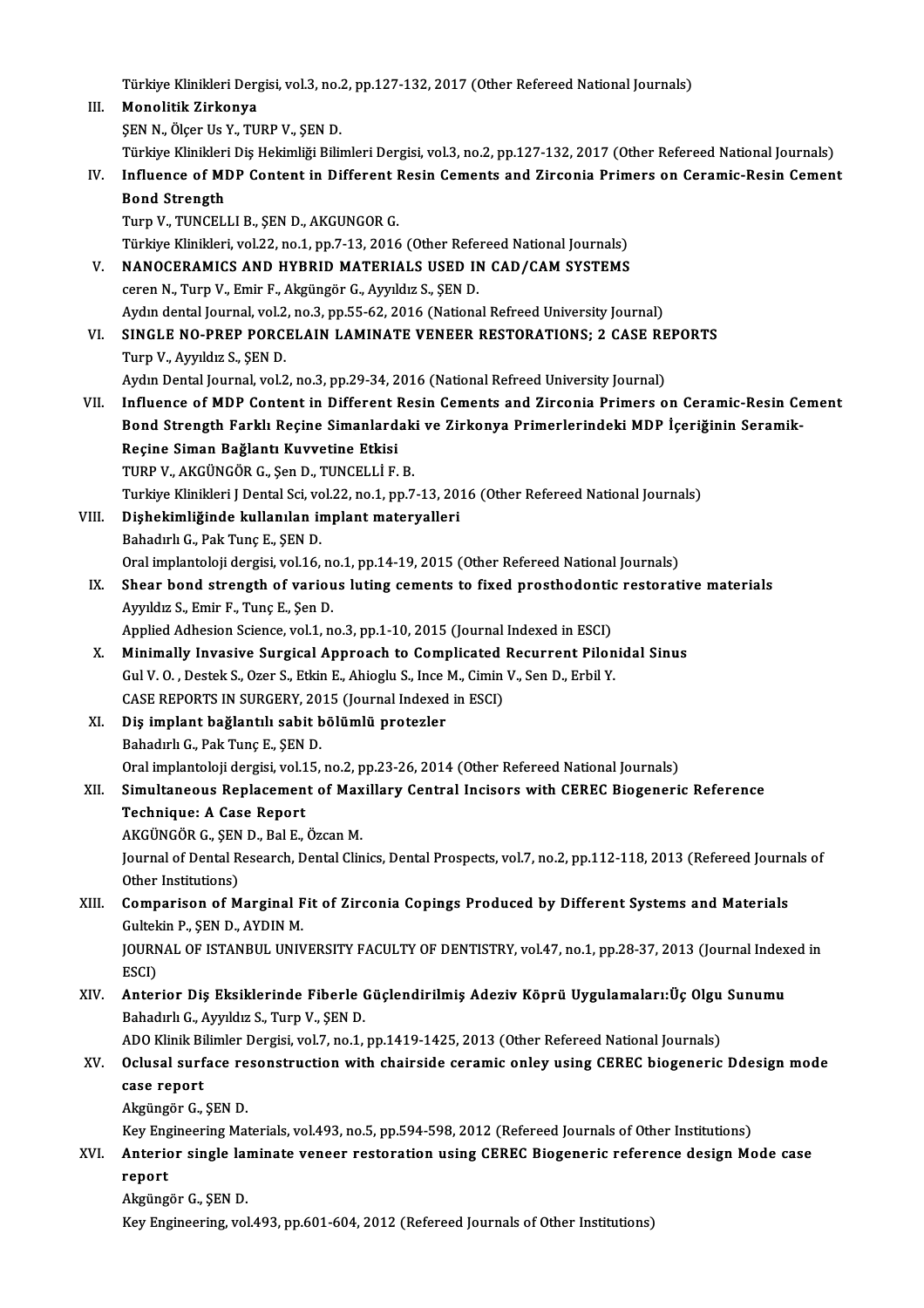| XVII.   | Tek diş eksikliğinde implant üzeri tam seramik uygulamaları<br>SEN D.                                                                                                           |
|---------|---------------------------------------------------------------------------------------------------------------------------------------------------------------------------------|
|         | Diş Hekimliğinde Klinik, vol.33, pp.147-152, 2008 (National Refreed University Journal)                                                                                         |
| XVIII.  | Diş hekimliğinde zirkonya<br>ŞEN D.                                                                                                                                             |
|         | Diş Hekimliğinde Klinik, vol.21, pp.127-136, 2008 (National Refreed University Journal)                                                                                         |
| XIX.    | Sabit protezlerde kullanılan ölçü maddeleri ve ölçü alma yöntemleri<br>ŞEN D.                                                                                                   |
|         | Diş Hekimliğinde Klinik, vol.18, pp.117-126, 2008 (National Refreed University Journal)                                                                                         |
| XX.     | Maksiller retrognatiye bağlı sınıf III deformitenin multidisipliner tedavisi (İki olgu nedeniyle).<br>CURA N., MARŞAN G., EMEKLİ U., ŞEN D.                                     |
|         | Dişhekimliği Dergisi, vol.17, no.70, pp.22-25, 2006 (Other Refereed National Journals)                                                                                          |
| XXI.    | diş hekimliğinde allerji<br>ŞEN D                                                                                                                                               |
|         | diş hekimliğinde klinik, vol.18, no.2, pp.66-74, 2005 (National Refreed University Journal)                                                                                     |
| XXII.   | Bir allerji vakası nedeniyle altın kaplama                                                                                                                                      |
|         | ŞEN D.                                                                                                                                                                          |
|         | Diş Hekimliğinde Klinik, vol.18, no.2, pp.75-77, 2005 (National Refreed University Journal)                                                                                     |
| XXIII.  | The effect of adhesive primers on the bonding of cpomposite resin to metal<br>ŞEN D.                                                                                            |
|         | ANKARA ÜNİVERSİTESİ DİŞ HEKİMLİĞİ FAKÜLTESİ DERGİSİ, vol.3, no.1, pp.719-725, 1998 (National Refreed                                                                            |
| XXIV.   | University Journal)<br>Kıymetli alaşım ve kompozit bağlantısı                                                                                                                   |
|         | <b>SEND</b>                                                                                                                                                                     |
|         | İstanbul Üniversitesi Diş Hekimliği Fakültesi Dergisi, vol.32, no.2, pp.82-86, 1998 (National Refreed University<br>Journal)                                                    |
| XXV     | Sürdürülen bir gömük kanin dişin dayanak olarak kullanılması.                                                                                                                   |
|         | ŞERMETİ B., ŞEND.                                                                                                                                                               |
|         | Dişhekimliğinde Klinik, no.11, pp.104-106, 1998 (National Non-Refereed Journal)                                                                                                 |
| XXVI.   | Prepubertal periodontitisli hastada periodontolojik ve protetik tedavi yaklaşımları                                                                                             |
|         | ŞEN D.                                                                                                                                                                          |
|         | Dişhekimliği dergisi, vol.5, no.26, pp.225-228, 1997 (Other Refereed National Journals)                                                                                         |
| XXVII.  | Nikel ve palladyum duyarlılığı                                                                                                                                                  |
|         | ŞEN D                                                                                                                                                                           |
|         | Dishekimliğinde klinik, vol.10, no.1, pp.22-24, 1997 (Other Refereed National Journals)                                                                                         |
| XXVIII. | Pürüzlendirme işlemlerinin porselen laminate venerlerin bağlantı dayanıklılığı üzerine etkileri                                                                                 |
|         | ŞEN D.                                                                                                                                                                          |
|         | Dis Hekimliğinde Klinik, vol.10, no.4, pp.197-200, 1997 (Other Refereed National Journals)<br>Yüzey hazırlığının porselen tamir materyallerinin bağlantı kuvveti üzerine etkisi |
| XXIX.   | SEN D.                                                                                                                                                                          |
|         | İstanbul Üniversitesi Diş Hekimliği Fakültesi Dergisi, vol.31, no.2, pp.69-75, 1997 (National Refreed University                                                                |
|         | Journal)                                                                                                                                                                        |
| XXX.    | Fluor jellerinin porselen yüzeylerine etkisi                                                                                                                                    |
|         | ŞEN D.                                                                                                                                                                          |
|         | İstanbul Üniversitesi Diş Hekimliği Fakültesi Dergisi, vol.31, no.3, pp.153-159, 1997 (National Refreed University                                                              |
|         | Journal)                                                                                                                                                                        |
| XXXI.   | Dişhekimliğinde kullanılan tam seramik sistemleri                                                                                                                               |
|         | ŞEN D                                                                                                                                                                           |
|         | Dishekimliğinde klinik, vol.10, no.2, pp.90-96, 1997 (Other Refereed National Journals)                                                                                         |
| XXXII.  | Tam seramik kuronlarda ultrasonik alet ve air flow kullanımının yüzey püerüzlülüğüne etkileri                                                                                   |
|         | ŞEN D.                                                                                                                                                                          |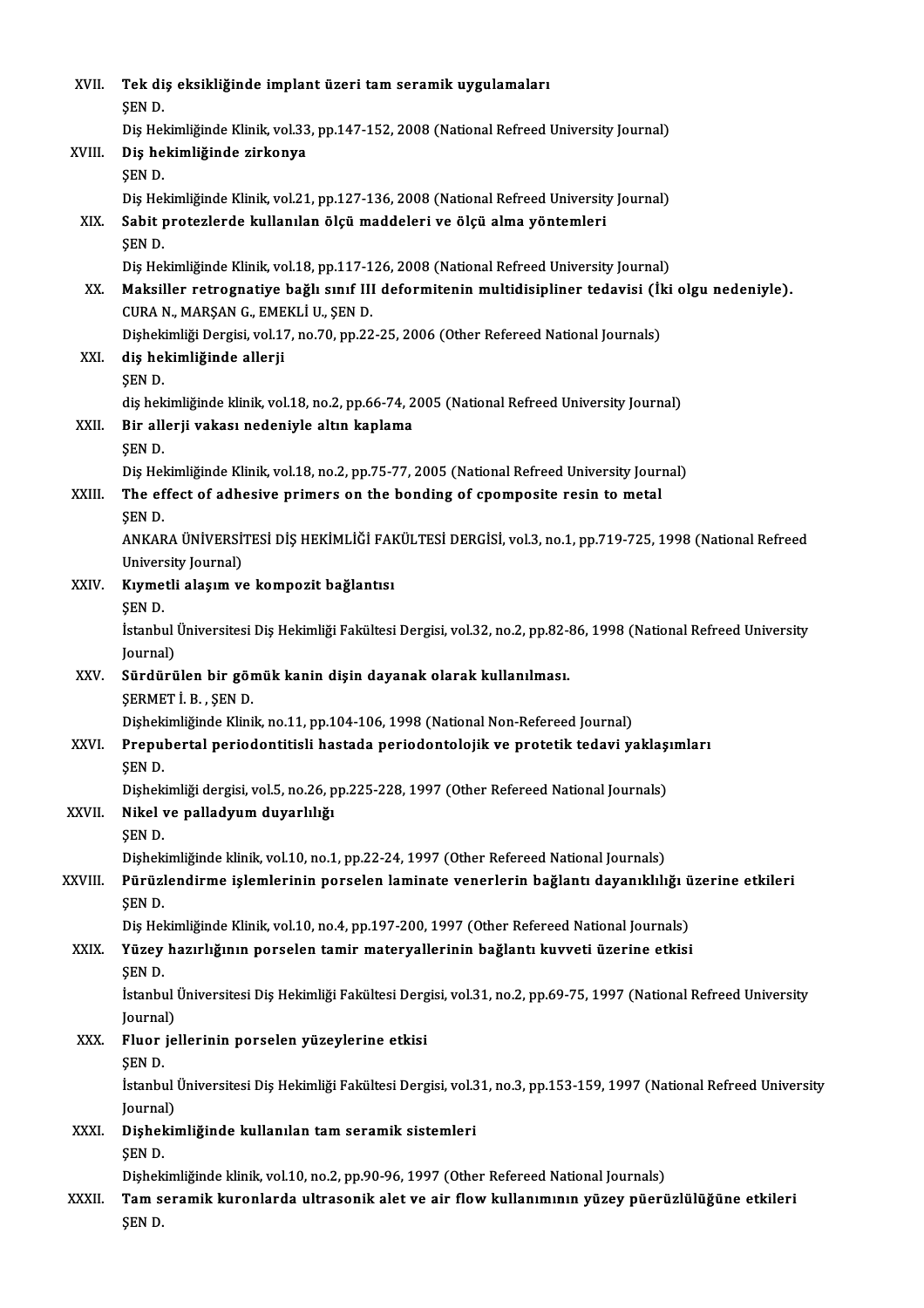|              | Dişhekimliğinde klinik, vol.97, no.3, pp.137-141, 1997 (Other Refereed National Journals)                        |
|--------------|------------------------------------------------------------------------------------------------------------------|
| XXXIII.      | Kompozit materyallerine karşı oluşan yumuşak doku reaksiyonlarının histopatolojik olarak                         |
|              | incelenmesi                                                                                                      |
|              | ŞEN D., BALKAYA M. C.                                                                                            |
|              | İstanbul Üniversitesi Diş Hekimliği Fakültesi Dergisi, vol.31, no.1, pp.50-54, 1997 (National Refreed University |
|              | Journal)                                                                                                         |
| XXXIV.       | Kliniğimizde yapılan metal-plastik köprülerin 3 yıllık klinik değerlendirilmesi                                  |
|              | ŞERMET İB, ŞEND                                                                                                  |
|              | Dişhekimliği Dergisi, no.25, pp.142-145, 1997 (Other Refereed National Journals)                                 |
| <b>XXXV</b>  | Dişhekimliğinde kullanılan metal alaşımlarına karşı oluşan yumuşak doku reaksiyonlarının                         |
|              | histopatolojik olarak incelenmesi                                                                                |
|              | SEN D.                                                                                                           |
|              | İstanbul Üniversitesi Diş Hekimliği Fakültesi Dergisi, vol.31, no.1, pp.7-15, 1997 (National Refreed University  |
|              | Journal)                                                                                                         |
| <b>XXXVI</b> | Silikon esaslı ölçü maddelerinin boyutsal değişimleri üzerine araştırmalar<br><b>SEND.</b>                       |
|              | Dishekimliğinde klinik, vol.22, no.4, pp.264-267, 1996 (Other Refereed National Journals)                        |
| XXXVII.      | Dişhekimliğinde renk                                                                                             |
|              | ŞEN D.                                                                                                           |
|              | Dishekimliğinde klinik, vol.9, no.3, pp.139-144, 1996 (Other Refereed National Journals)                         |
| XXXVIII.     | Osifiye fibrom tanısı konan hastada dişhekimliği açısından değerlendirilmesi                                     |
|              | ŞEN D.                                                                                                           |
|              | Dişhekimliği Dergisi, vol.20, no.4, pp.124-127, 1996 (Other Refereed National Journals)                          |
| <b>XXXIX</b> | Dişhekimliğinde estetik                                                                                          |
|              | <b>SEND</b>                                                                                                      |
|              | Dishekimliği dergisi, vol.9, no.4, pp.37-42, 1996 (Other Refereed National Journals)                             |
| XL.          | Dişhekimliğinde metal ve alaşımlarına karşı oluşan yan etkiler                                                   |
|              | <b>SEND</b>                                                                                                      |
|              | Dishekimliğinde Klinik, vol.8, no.2, pp.59-69, 1995 (Other Refereed National Journals)                           |
| XLI.         | Türkiye genelinde doğal diş renklerinin dağilimi                                                                 |
|              | <b>SEND.</b>                                                                                                     |
|              | ATATÜRK ÜNIVERSITESI DIŞ HEKIMLIĞI FAKÜLTESI DERGISI, vol.4, no.2, pp.3-9, 1994 (National Refreed                |
|              | University Journal)                                                                                              |
|              |                                                                                                                  |

### Books&Book Chapters

- OOks & Book Chapters<br>I. Abutment Selection for Anterior Implant-Supported Restorations<br>TURIOČLU R. KOSE A. SEN D to a Door anapeles<br>Abutment Selection for Ant<br>TÜRKOĞLUP., KOSE A., ŞEN D. TÜRKOĞLU P., KOSE A., ŞEN D.<br>in: An Update of Dental Implantology and Biomaterial, Almasri MA., Editor, Intech Open, Londra, pp.61-79, 2019
- II. Abutment Selection for Anterior Implant-Supported Restorations TÜRKOĞLUP.,KOSEA.,ŞEND. in: An Update of Dental Implantology and Biomaterial, Almasri MA., Editor, Intech Open, Londra, pp.61-79, 2019 TÜRKOĞLU P., KOSE A., ŞEN D.<br>in: An Update of Dental Implantology and Biomaterial, Almasri MA., Editor,<br>III. Abutment Selection for Anterior Implant-Supported Restorations<br>TÜRKOĞLU P. KOSE A. SEN D.
- in: An Update of Dental Implan<br>**Abutment Selection for Ant<br>TÜRKOĞLUP., KOSE A., ŞEN D.**<br>in: An Undate of Dental Implan Abutment Selection for Anterior Implant-Supported Restorations<br>TÜRKOĞLU P., KOSE A., ŞEN D.<br>in: An Update of Dental Implantology and Biomaterial, Almasri MA., Editor, Intech Open, Londra, pp.61-79, 2019<br>Comentation TÜRKOĞLU P., KOSE A., ŞEN D.<br>in: An Update of Dental Implan<br>IV. Cementation<br>SEN D.
- in: An I<br>Cemen<br>ŞEN D.<br>Quintes
	-

Cementation<br>ŞEN D.<br>Quintessence Publishing Co, Inc. , İstanbul, 2012<br>Simantasyon

- SEN D.<br>Quintessence P<br>V. Simantasyon<br>SEN D. Quinte:<br><mark>Siman</mark><br>ŞEN D.
	-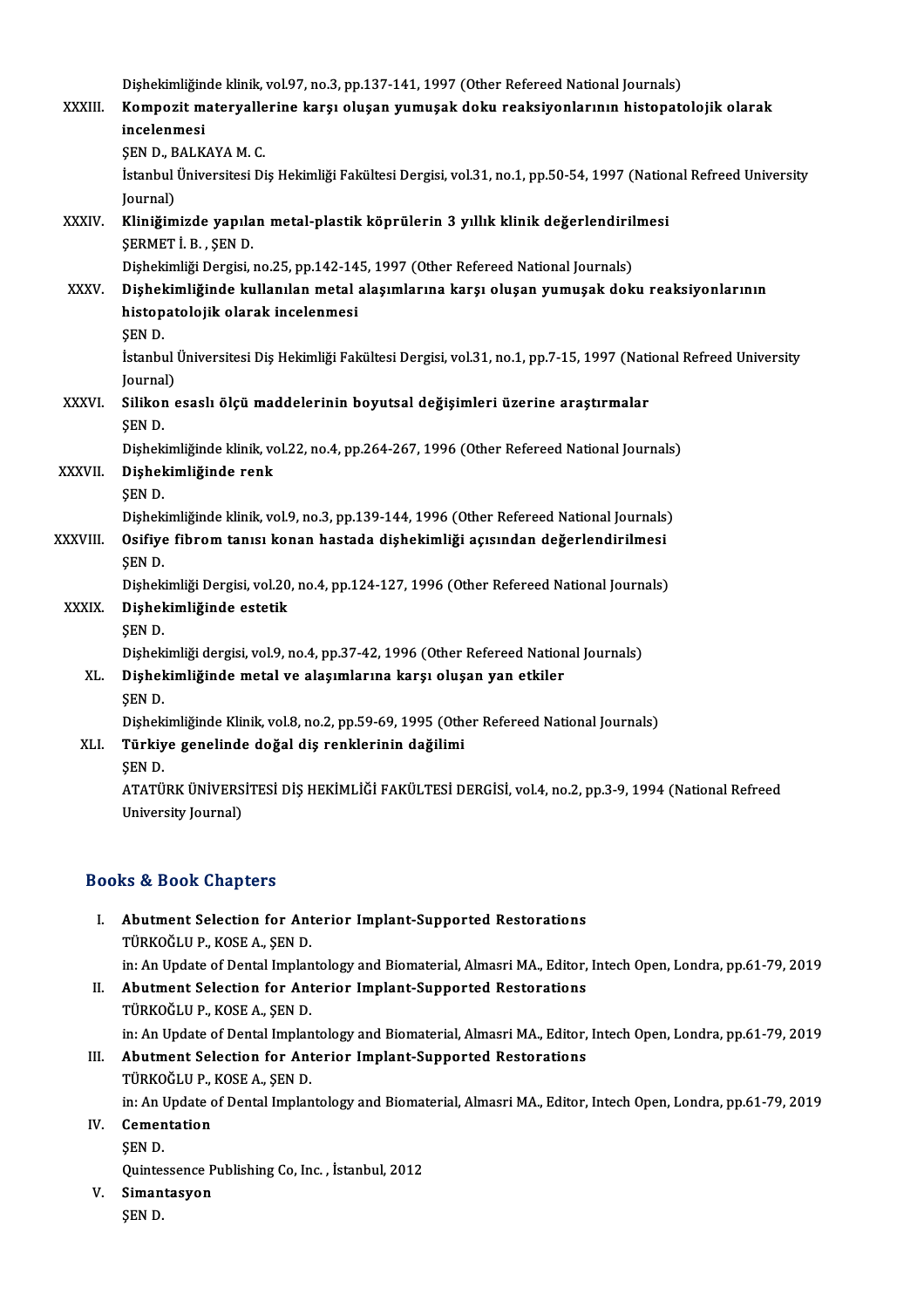Quintessence Publishing Co, Inc. , İstanbul, 2011<br>Ostaqintasyoquanda Klinik Endikagyan ve E

Quintessence Publishing Co, Inc. , İstanbul, 2011<br>VI. Osteointegrasyonda Klinik Endikasyon ve Planlama<br>SEN D Quintes<br>Osteoi<br>ŞEN D. Osteointegrasyonda Klinik Endikasyon ve P<br>ŞEN D.<br>Quintessence Publishing Co, Inc. , İstanbul, 2007

# Quintessence Publishing Co, Inc. , İstanbul, 2007<br>Refereed Congress / Symposium Publications in Proceedings

- efereed Congress / Symposium Publications in Proceedings<br>I. Yaşlandırmanın Monolitik Translusent Zirkonyanın Bükülme Dayanımına Etkisi Paslandırmanın Monolitik Translı<br>Paşlandırmanın Monolitik Translı<br>Palancıoğlu M. N. , Türkoğlu P., Şen D. Yaşlandırmanın Monolitik Translusent Zirkonyanın Bükülme Dayanımına Etkisi<br>Palancıoğlu M. N. , Türkoğlu P., Şen D.<br>24. Uluslararası Türk Prostodonti ve İmplantoloji Derneği Bilimsel Kongresi, Muğla, Turkey, 30 October - 03 Palancıoğlu M. N. , Türko<br>24. Uluslararası Türk Pr<br>November 2019, pp.17<br>Yanav Vaslandırmanı 24. Uluslararası Türk Prostodonti ve İmplantoloji Derneği Bilimsel Kongresi, Muğla, Turkey, 30 October<br>November 2019, pp.17<br>II. Yapay Yaşlandırmanın İkinci ve Üçüncü Nesil Zirkonyanın Translusensi Özelliklerine Etkisi<br>Ta
- November 2019, pp.17<br>**Yapay Yaşlandırmanın İkin**<br>Tanyeri Ş., Türkoğlu P., Şen D.<br>24. Uluslararseı Türk Prestad Yapay Yaşlandırmanın İkinci ve Üçüncü Nesil Zirkonyanın Translusensi Özelliklerine Etkisi<br>Tanyeri Ş., Türkoğlu P., Şen D.<br>24. Uluslararası Türk Prostodonti ve İmplantoloji Derneği Bilimsel Kongresi, Muğla, Turkey, 30 Octob Tanyeri Ş., Türkoğlu P., Şen D.<br>24. Uluslararası Türk Prostodonti ve İmplantoloji Derneği Bilimsel Kongresi, Muğla, Turkey, 30 October - 03<br>November 2019, pp.17
- 24. Uluslararası Türk Prostodonti ve İmplantoloji Derneği Bilimsel Kongresi, Muğla, Turkey, 30 Octon<br>November 2019, pp.17<br>III. Anterior Bölge Estetik Restorasyonların Klinik Açıdan Değerlendirilmesi: Olgu Raporu<br>Tenyeni November 2019, pp.17<br>**Anterior Bölge Estetik Res<br>Tanyeri Ş., Türkoğlu P., Şen D.**<br>Türk Diskokimliği Birliği 25, U. Anterior Bölge Estetik Restorasyonların Klinik Açıdan Değerlendirilmesi: Olgu Raporu<br>Tanyeri Ş., Türkoğlu P., Şen D.<br>Türk Dişhekimliği Birliği 25. Uluslararası Dişhekimliği Kongresi, İstanbul, Turkey, 4 - 07 September 2019

- Tanyeri Ş., Türkoğlu P., Şen D.<br>Türk Dişhekimliği Birliği 25. Uluslararası Dişhekimliği Kongresi, İstanbul, Turkey, 4 07 Septen<br>IV. Seromer İçerikli Minimal İnvaziv Restorasyonların Klinik Açıdan Değerlendirilmesi<br>Pa
- Türk Dişhekimliği Birliği 25. Uluslarar<br>Seromer İçerikli Minimal İnvaziv<br>Palancıoğlu M. N. , Türkoğlu P., Şen D.<br>Türk Dishekimleri Birliği 25. Uluslarar Palancıoğlu M. N. , Türkoğlu P., Şen D.<br>Türk Dişhekimleri Birliği 25. Uluslararası Dişhekimliği Kongresi, İstanbul, Turkey, 4 - 07 September 2019, pp.488 Palancıoğlu M. N. , Türkoğlu P., Şen D.<br>Türk Dişhekimleri Birliği 25. Uluslararası Dişhekimliği Kongresi, İstanbul, Turkey, 4 - 07 September 2019, pp.488<br>V. Yapay Yaşlandırmanın Güncel Monolitik Materyallerinin Biaksiy
- Türk Dişhekimleri <mark>E</mark><br>Yapay Yaşlandırm<br>Türkoğlu P., ŞEN D.<br>Uluslarassı Türk pr Yapay Yaşlandırmanın Güncel Monolitik Materyallerinin Biaksiyel Bükülme dayanıklılıklarına Etkisi<br>Türkoğlu P., ŞEN D.<br>Uluslaraası Türk prosthodonti ve İmplantoloji derneği Dicle Sempozyumu, Diyarbakır, Turkey, 1 - 04 Novem

Türkoğlu P., ŞEN D.<br>Uluslaraası Türk prosthodonti ve İmplantoloji derneği Dicle Sempozyumu, Diyarbakır, Turkey, 1 - 04 November<br>2018, vol.10, pp.5 Vluslaraası Türk prosthodonti ve İmplantoloji derneği Dicle Sempozyumu, Diyarbakır, Turkey, 1 - 04<br>2018, vol.10, pp.5<br>VI. Farklı Abutment ve Alt Yapı Tasarımlarının Restorasyonların Kırılma Direncine Etkisinin<br>Değerlendi

2018, vol.10, pp.5<br>Farklı Abutment v<br>Değerlendirilmesi<br><sup>Väss A</sup> Gükəkin B. S Farklı Abutment ve Alt Y<br>Değerlendirilmesi<br>Köse A., Gültekin P., ŞEN D.<br>24. Uluslararası Dishekimli D<mark>eğerlendirilmesi</mark><br>Köse A., Gültekin P., ŞEN D.<br>24. Uluslararası Dişhekimliği Kongresi, Ankara, Turkey, 27 - 30 September 2018, pp.259<br>Ferklı Üst Yanı Matervallerinin İmplent Destakli Bestarasıyanların Kırılma Dire

Köse A., Gültekin P., ŞEN D.<br>24. Uluslararası Dişhekimliği Kongresi, Ankara, Turkey, 27 - 30 September 2018, pp.259<br>VII. Farklı Üst Yapı Materyallerinin İmplant Destekli Restorasyonların Kırılma Direncine Etkisi 24. Uluslararası Dişhekimli<br>Farklı Üst Yapı Materyal<br>Köse A., Gültekin P., ŞEN D.<br>24. Uluslararası Dishekimli Farklı Üst Yapı Materyallerinin İmplant Destekli Restorasyonların Kırılma Dire<br>Köse A., Gültekin P., ŞEN D.<br>24. Uluslararası Dişhekimliği Kongresi, Ankara, Turkey, 27 - 30 September 2018, pp.258<br>The effecte of different fr

24. Uluslararası Dişhekimliği Kongresi, Ankara, Turkey, 27 - 30 September 2018, pp.258

# Köse A., Gültekin P., ŞEN D.<br>24. Uluslararası Dişhekimliği Kongresi, Ankara, Turkey, 27 - 30 September 2018, pp.258<br>VIII. The effects of different framework designs and differrent materials of implant supported single<br> crowns after aging<br>Köse A., Gültekin P., ŞEN D.<br>The future of art of Implant Dentistry, Rotterdam, Netherlands, 26 - 29 April 2018, pp.15<br>Effect of staining method and artisial asing an biaxial flexural strangth of tran

KöseA.,GültekinP.,ŞEND.

Köse A., Gültekin P., ŞEN D.<br>The future of art of Implant Dentistry, Rotterdam, Netherlands, 26 - 29 April 2018, pp.15<br>IX. Effect of staining method and articial aging on biaxial flexural strength of translucent zirconia<br>S The future of art o<br>Effect of staining<br>ŞEN D., Gültekin P.<br>10th Meeting Meeli Effect of staining method and articial aging on biaxial flexural strength of t<br>SEN D., Gültekin P.<br>10th Meeting Mediterraneo AIOP meets ICP, Riccione, Italy, 13 - 14 April 2018, pp.15<br>Bonding Of Coments To Metal Surfaces U

SEN D., Gültekin P.<br>10th Meeting Mediterraneo AIOP meets ICP, Riccione, Italy, 13 - 14 April 20<br>X. Bonding Of Cements To Metal Surfaces Under Two Seating Forces<br>SEN D. 10th M<br>Bondin<br>ŞEN D.<br>The E SEN D.

The 65th Annual Meeting of Japanese Association for Dental Research, Tokyo, Japan, 18 - 19 November 2017, pp.15

XI. Seramik kalınlığının dual-cure reçine simanların polimerizasyonuna etkisi Turp V., ŞEN D.

Türk Prostodonti ve İmplantoloji Derneği Bilimsel Kongresi, Muğla, Turkey, 9 - 11 November 2017, pp.15

- XII. Agresif Periodontitis Vakalarının Implant Destekli Protetik Rehabilitasyonu. KöseA.,TürkoğluP.,RamazanoğluM.,OnurÖ.,ŞenD. 23. Uluslararası Dişhekimliği Kongresi, İstanbul, Turkey, 21 - 24 September 2017, pp.1
- XIII. Iki Farklı Seramik Materyalinden Hazırlanan Laminate Veneer Restorasyonlarda Uzun-Dönem Basarı: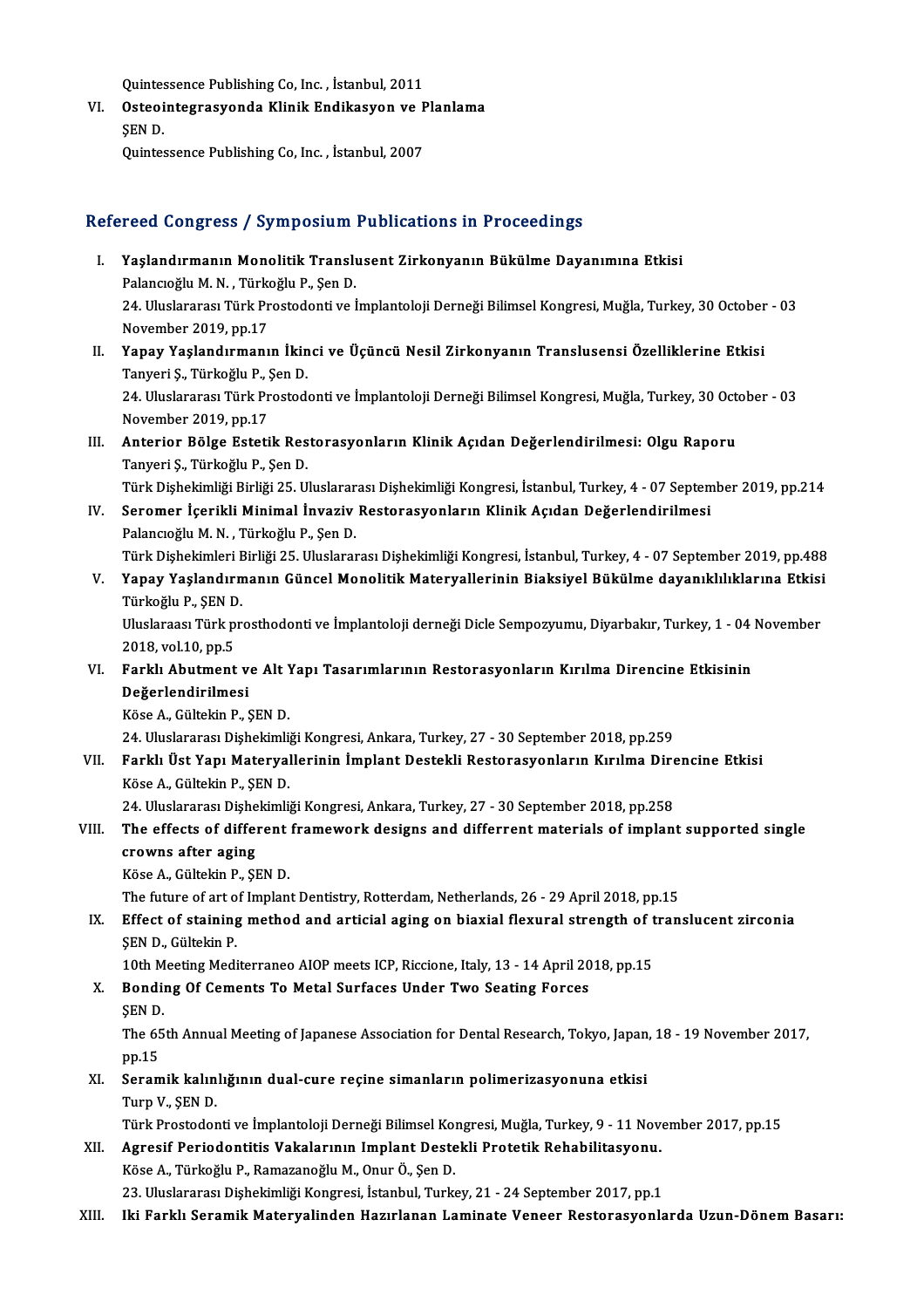|              | Retrospektif Çalısma                                                                                             |
|--------------|------------------------------------------------------------------------------------------------------------------|
|              | Gültekin P., Köse A., ŞEN D.                                                                                     |
|              | TDB 23. Uluslararası Dişhekimliği Kongresi, İstanbul, Turkey, 21 - 24 September 2017, pp.220                     |
| XIV.         | Agresif Periodontitis Vakalarının Implant Destekli Protetik Rehabilitasyonu                                      |
|              | Köse A., Gültekin P., ŞEN D.                                                                                     |
|              | TDB 23. Uluslaraarası Dişhekimliği Kongresi, İstanbul, Turkey, 21 - 24 September 2017, pp.224                    |
| XV.          | Dudak Damak Yarıklı Hastaların Ortodontik Tedavi Sonrası Protetik Rehabilitasyonu: 2 Yıllık Vaka<br>Takibi       |
|              | Köse A., Gültekin P., ŞEN D.                                                                                     |
|              | TDB 23. Uluslararası Dişhekimliği Kongresi, İstanbul, Turkey, 21 - 24 September 2017, pp.214                     |
| XVI.         | Influence of Different Zirconia Primers on Shear Bond Strength of Resin Cements to Zirconia                      |
|              | Çağlar M., AKGUNGOR G., Bahadırlı G., ŞEN D.                                                                     |
|              | IADR/PER 2016 Congress., Jarusalem, Israel, 20 - 22 September 2016, pp.1                                         |
| XVII.        | Effect of surface modifications and chewing cycling on monolithic zirconia,                                      |
|              | <b>SEND</b>                                                                                                      |
|              | IADR Annual Meeting, Seoul, South Korea, 22 - 25 June 2016, pp 5                                                 |
| XVIII.       | Implant Supported Fixed Partial Prosthesis Rehabilitation: A Case Report                                         |
|              | Dalyanoğlu Ü. S., ŞEN D., Bahadırlı G.                                                                           |
|              | 6th. International Camlog Congress, Krakow, Poland, 9 - 11 June 2016, pp.5                                       |
| XIX.         | Implant-Supported Fixed Partial Prosthesis with Advanced Periodontal Disease: A Case Report                      |
|              | Köse A., Bahadırlı G., ŞEN D.                                                                                    |
|              | 6th. International Camlog Congress, Krokow, Poland, 9 - 11 June 2016, pp.6                                       |
| XX.          | Maksiller Ön Dişte İmplant Çevresi Dokuların ve Çıkış Profilinin Kaydının Alınması: Bir Olgu Sunumu              |
|              | TURP V., ŞEN D., TUNCELLİ F. B.                                                                                  |
|              | Türk Prostodonti ve İmplantoloji Derneği, Erzurum, Turkey, 18 - 20 March 2016, pp.78-79                          |
| XXI.         | Evaluation of Dual-cure Polymerization under Thick Monolithic Zirconia Restorations.                             |
|              | ŞEN D., TURP V., Bahadırlı G.                                                                                    |
|              | 47th Meeting of CED-IADR, Antalya, Turkey, 15 - 17 October 2015, pp.53                                           |
| XXII.        | Microstructural Characterization and Mechanical Evaluation of Five Different CAD/CAM Materials                   |
|              | ŞEN D., Sönmez Ceren N., TURP V.                                                                                 |
|              | 2015 ADM Meeting, 7 - 10 October 2015, pp.2                                                                      |
| XXIII.       | Influence of Monolithic Zirconia Thickness on Polymerization of Dual-Cure Cements                                |
|              | ŞEN D., TURP V., Bahadırlı G.                                                                                    |
|              | International College of Prosthodontists 16th Biennial Meeting, Seoul, South Korea, 17 - 20 September 2015, pp.1 |
| XXIV.        | Bond Strength of Different Luting Cements to Metal alloy surfaces                                                |
|              | ŞEN D.                                                                                                           |
|              | First Biennial Meeting on Adhesive Dentistry, Florida, United States Of America, 11 - 12 September 2015, pp.5    |
| XXV.         | SEM evaluation of the cement dentin interdiffusion zone after luting posts with three different luting           |
|              | cements                                                                                                          |
|              | SEN D.                                                                                                           |
|              | 3rd International Conference on Structural Adhesive Bonding, Porto, Portugal, 2 - 03 July 2015, vol.123, pp.179  |
| XXVI.        | Shear bond strengths of various luting cements to fixed prosthodontic restorative materials                      |
|              | ŞEN D.                                                                                                           |
|              | 3rd International Conference Structural adhesive bonding, Porto, Portugal, 2 - 03 July 2015, vol.5, pp.123       |
| <b>XXVII</b> | Minimal invaziv yaklaşımla hazırlanan porselen laminate veneer restorasyonlar: 2 olgu sunumu                     |
|              | ŞEN D.                                                                                                           |
|              | Türk Dişhekimleri Birliği 21. Uluslararası Kongresi, İstanbul, Turkey, 28 - 30 May 2015, pp.239                  |
| XXVIII.      | Evaluation of Surface Topography of Zirconia after Er:YAG Laser Etching                                          |
|              | TURP V., AKGÜNGÖR G., ŞEN D., TUNCELLİ F. B.                                                                     |
|              | Academy of Dental Materials Congress 2014, Bologna, Italy, 8 - 11 October 2014, vol.1, no.1, pp.1                |
| XXIX.        | Influence of Novel Zirconia Primeron ceramic-resin cement microtensile bond strength                             |
|              |                                                                                                                  |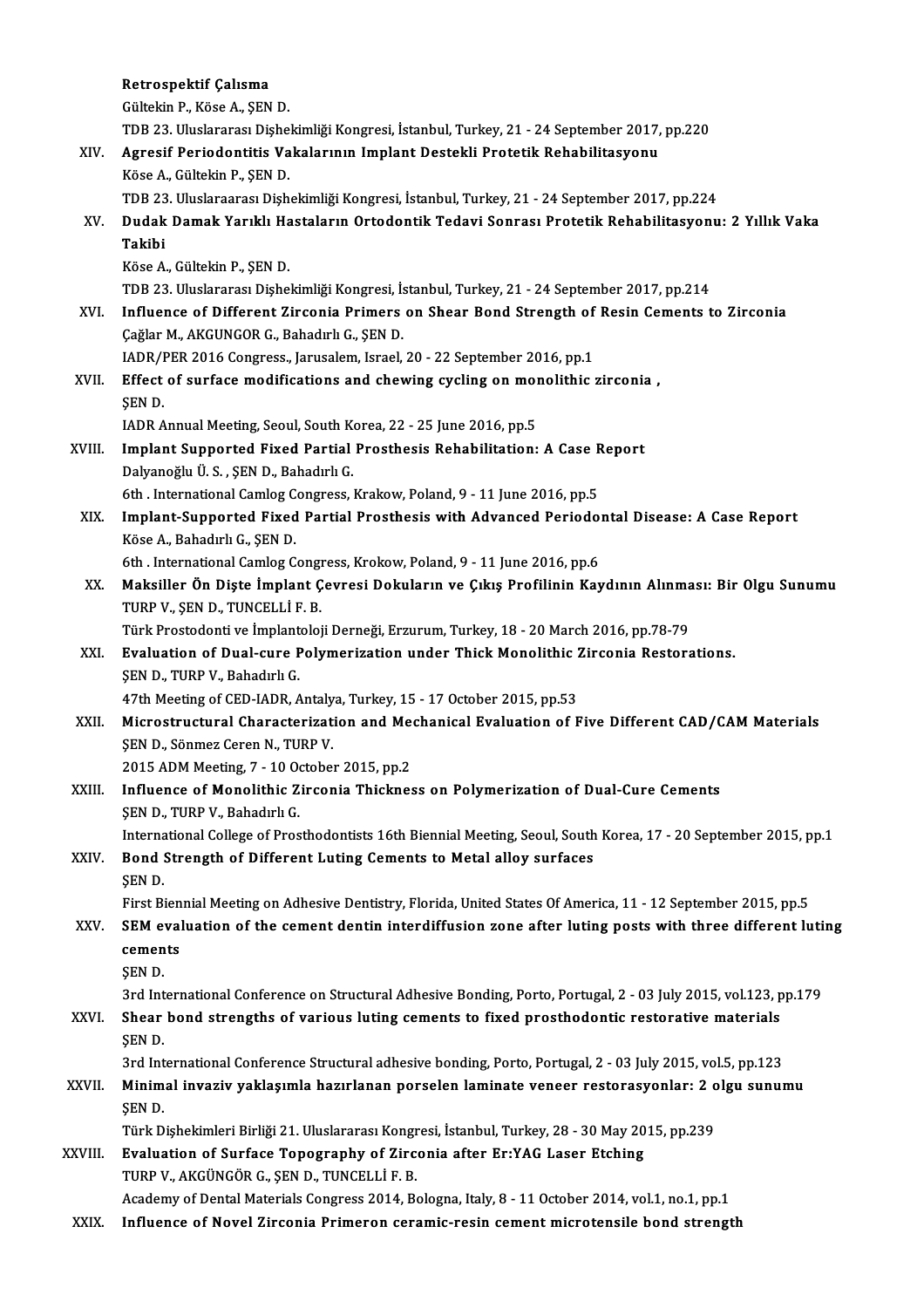AKGÜNGÖRG.,ŞEND.,TURPV.,TUNCELLİF.B.

AKGÜNGÖR G., ŞEN D., TURP V., TUNCELLİ F. B.<br>European Prosthodontics Association Conference 2014, İstanbul, Turkey, 25 - 27 September 2014, vol.1, no.1, AKGÜI<br>Europ<br>pp.22<br>influe

## European Prosthodontics Association Conference 2014, İstanbul, Turkey, 25 - 27 September 2014, vol.1, no.1<br>pp.22<br>XXX. İnfluence of air particle abrasion and low temperature aging on flexural strength of monolithic pp.22<br>Influence<br>zirconia<br>SEN D İnflue<br>zircon<br>ŞEN D.<br>Interna zirconia<br>ŞEN D.<br>International College of Prosthodontics, Torino, Italy, 18 September 2013 - 21 September 2014, pp.15<br>Influence of laser application on bond strength of fiber posts. SEN D.<br>International College of Prosthodontics, Torino, Italy, 18 September 20<br>XXXI. Influence of laser application on bond strength of fiber posts<br>Sanmar N. Türkoğlu B. Son D. International College of Prosth<br>Influence of laser applicati<br>Sönmez N., Türkoğlu P., Şen D.<br>101st EDL Annual World Donts Influence of laser application on bond strength of fiber posts<br>Sönmez N., Türkoğlu P., Şen D.<br>101st FDI Annual World Dental Congress, İstanbul, Turkey, 28 - 31 August 2013, pp.54<br>Fffect of Jour temperature aging en florura Sönmez N., Türkoğlu P., Şen D.<br>101st FDI Annual World Dental Congress, İstanbul, Turkey, 28 - 31 August 2013, pp.5<br>XXXII. Effect of low temperature aging on flexural strength of monolithic zirconia<br>SEN D. 101st H<br>Effect<br>ŞEN D.<br>100 EI Effect of low temperature aging on flexural strength of monolithic zirconia<br>SEN D.<br>100. FDI kongresi, İstanbul, Turkey, 28 - 31 August 2013, pp.35 ŞEN D.<br>100. FDI kongresi, İstanbul, Turkey, 28 - 31 August 2013, pp.35<br>XXXIII. İmplant üstü sabit protezlerde CAD CAM sisitemi ile tasarlanan bireysel abutmentlerin kullanımı<br>SEN D 100. FI<br>İmplar<br>ŞEN D.<br>Türk el İmplant üstü sabit protezlerde CAD CAM sisitemi ile tasarlanan bireysel abutmentlerin kulla<br>ŞEN D.<br>Türk oral implantoloji derneği 24. uluslararası bilimsel kongresi, Turkey, 1 - 04 January 2013, pp.10-12<br>Anterior single le \$EN D.<br>Türk oral implantoloji derneği 24. uluslararası bilimsel kongresi, Turkey, 1 - 04 January 2013, pp.10-12<br>XXXIV. Anterior single laminate veneer restoration using CEREC biogeneric reference design mode: Case<br>nepe Türk or<br><mark>Anterio</mark><br>report Anterior single laminate veneer<br>report<br>AKGÜNGÖR G., Kilincaslan N., ŞEN D.<br>22nd Sumnesium and Annual Meetin report<br>AKGÜNGÖR G., Kilincaslan N., ŞEN D.<br>23rd Symposium and Annual Meeting of International Society for Ceramics in Medicine, ISCM 2011, İstanbul,<br>Turkay 6., 09 November 2011, nr 599,693. AKGÜNGÖR G., Kilincaslan N., ŞEN D.<br>23rd Symposium and Annual Meeting of Inte<br>Turkey, 6 - 09 November 2011, pp.599-603<br>Osclusel surface resenstruction with sh 23rd Symposium and Annual Meeting of International Society for Ceramics in Medicine, ISCM 2011, İstanbul,<br>Turkey, 6 - 09 November 2011, pp.599-603<br>XXXV. Occlusal surface reconstruction with chairside ceramic onlay using CE Turkey, 6 - 09 November 2011, pp.599-603<br>Occlusal surface reconstruction with chairside ceramic onlay using CEREC biogeneric design mode:<br>Case report AKGÜNGÖR G., Olcer Y., ŞEN D., Tuncelli B. 23rd Symposium and Annual Meeting of International Society for Ceramics in Medicine, ISCM 2011, İstanbul, Turkey, 6 - 09 November 2011, pp.594-598 23rd Symposium and Annual Meeting of International Society for Ceramics in Medicine, ISCM 2011<br>Turkey, 6 - 09 November 2011, pp.594-598<br>XXXVI. Comparison of Accuracy of Digital Workflow Process versus Conventional Procedur Turkey, 6 - 09 November 2011, pp.594-598<br>Comparison of Accuracy of Digital Workflow<br>Öztürk O., Özcan M., ŞEN D., AKGÜNGÖR G., TURP V.<br>Bioseramise 22. İstanbul Turkey, 6., 09 November Comparison of Accuracy of Digital Workflow Proce<br>Öztürk O., Özcan M., ŞEN D., AKGÜNGÖR G., TURP V.<br>Bioceramics 23, İstanbul, Turkey, 6 - 09 November 2011<br>The influence of microstructure and GAD (GAM mil Öztürk O., Özcan M., ŞEN D., AKGÜNGÖR G., TURP V.<br>Bioceramics 23, İstanbul, Turkey, 6 - 09 November 2011<br>XXXVII. The influence of microstructure and CAD/CAM milling on low temperature degradation of Y-TZP Bioceramics 2<br>The influence<br>ceramicsoin<br>SEN D The in<br>ceram<br>ŞEN D.<br>22rd.c1 ceramicsoın<br>ŞEN D.<br>23rd symposium and annual meeting of International society for ceramics in medicina, Turkey, 1 - 04 November<br>2011. pp.450 **SEN D.<br>23rd symposit<br>2011, pp.450<br>Evaluation o** 23rd symposium and annual meeting of International society for ceramics in medicina, Turkey, 1 - 04 Nove<br>2011, pp.450<br>XXXVIII. Evaluation of sandblasting of Y-TZP with differernt particle size using profilometry and x ray<br> 2011, pp.450<br>Evaluation of sandbl<br>difraction analysis s<br>SEN D Evalua<br>difract<br>ŞEN D.<br>22rd.sr difraction analysis s<br>ŞEN D.<br>23rd symposium and annual meeting of International society for ceramics in medicina, Turkey, 1 - 04 November<br>2011, nn 375 **SEN D.<br>23rd symposit<br>2011, pp.375<br>The effect of** 23rd symposium and annual meeting of International society for ceramics in medicina, Turkey, 1 - 04 November<br>2011, pp.375<br>XXXIX. The effect of surface and heat treatments on accelerated aging and flexural strength of Y\_TZP 2011, pp.3<br>The effec<br>ceramics<br>SEN D The ef<br>ceram<br>ŞEN D.<br>22rd.c1 ceramics<br>ŞEN D.<br>23rd symposium and annual meeting of International society for ceramics in medicina, Turkey, 1 - 04 November<br>2011. pp.4.05 **SEN D.<br>23rd symposit<br>2011, pp.405<br>Effect of sex** 23rd symposium and annual meeting of International society for ceramics in me<br>2011, pp.405<br>XL. Effect of ceramic thickness on polymerization efficacy of resin cement<br>SEN D 2011, p<br>Effect<br>ŞEN D.<br>99th C. Effect of ceramic thickness on polymerization efficacy of resin cement<br>ŞEN D.<br>88th General session and Exhibititon of the IIDR 5th General session of the Pan European Region of the IIDR<br>wropean Spain 1, 04 July 2010 np 24. \$EN D.<br>88th General session and Exhibititon of<br>uropean, Spain, 1 - 04 July 2010, pp.24<br>Evaluation of fiber post comentatio 88th General session and Exhibititon of the IIDR 5th General session of<br>uropean, Spain, 1 - 04 July 2010, pp.24<br>XLI. Evaluation of fiber post cementation with adhesive techniques<br>SEN D uropean, Spain, 1 - 04 July 2010, pp.24<br>Evaluation of fiber post cementation with adhesive techniques<br>SEN D. 88th General session and Exhibititon of the IIDR 5th General session of the Pan European Region of the IIDR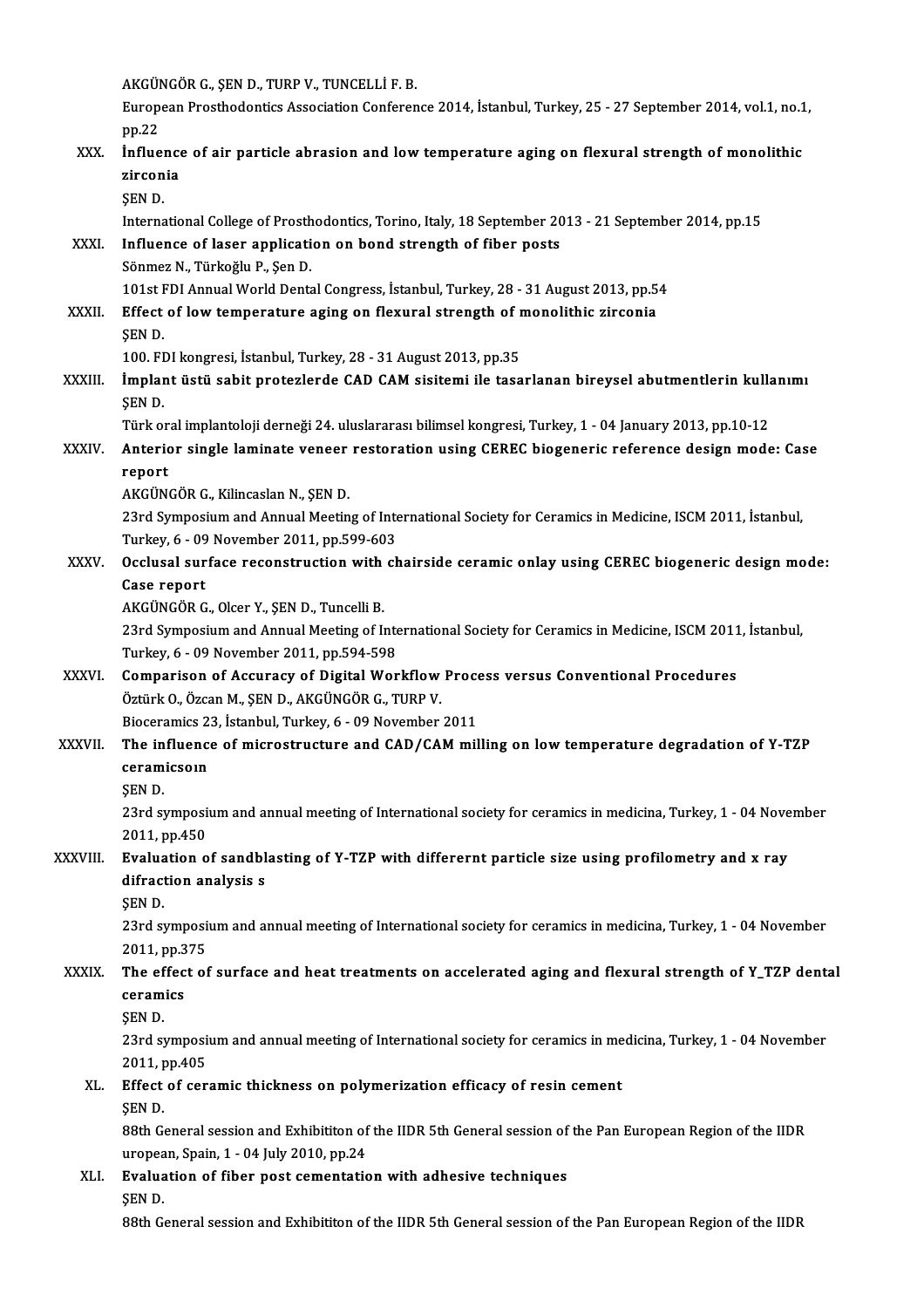|         | uropean, Spain, 1 - 04 July 2010, pp.23                                                                         |
|---------|-----------------------------------------------------------------------------------------------------------------|
| XLII.   | Influence of zirconia base and shade differernce on polymerization of dual cured resin cement<br>ŞEN D.         |
|         | 33. Annual Congress European prosthodontic Association, Austria, 1 - 04 October 2009, pp.55                     |
| XLIII.  | In vitro marginal fit of differernt all ceramic systems                                                         |
|         | Türkoğlu P., Şen D., Aydın M. M.                                                                                |
|         | 33. Annual Congress European prosthodontic Association, Innsbruck, Austria, 1 - 04 October 2009, pp.56          |
| XLIV.   | Diş eksikliğinin ve dikey boyut kaybının implant destekli sabit protetik restorasyonlarla tedavisi<br>ŞEN D.    |
|         | 15. Uluslararsı Dişhekimliği Kongresi, Turkey, 1 - 04 July 2008, pp.35                                          |
| XLV.    | Ön bölgede tam seramik restorasyon uygulaması                                                                   |
|         | <b>SEND</b>                                                                                                     |
|         | 15. Uluslararsı Dişhekimliği Kongresi, Turkey, 1 - 04 July 2008, pp.45                                          |
| XLVI.   | Diş eksikliğinin implant ve tam seramik restorasyonlar ile kombine tedavisi                                     |
|         | <b>SEND</b><br>15. Uluslararsı Dişhekimliği Kongresi, Turkey, 1 - 04 July 2008, pp.45                           |
| XLVII.  | Rehabilitation of partially edentulous patient using dental implants and all ceramic restorations in            |
|         | the anterior zone                                                                                               |
|         | ŞEN D.                                                                                                          |
|         | Mediterranean Dental İmplant Congress, Greece, 1 - 04 June 2008, pp.25-27                                       |
| XLVIII. | An implant supported all ceramic restorative system in comparison with metal ceramic restorative                |
|         | system in the esthetic zobe :a clinical report                                                                  |
|         | ŞEN D.                                                                                                          |
|         | Mediteranean Dental Implant Congress, Greece, 1 - 04 June 2008, pp.25-27                                        |
| XLIX.   | Fixed prosthetic implant restoration of the edantulous maxilla and partially edentolus mandible                 |
|         | ŞEN D.                                                                                                          |
|         | Mediteranean Dental Implant Congress, Greece, 1 - 04 June 2008, pp.29                                           |
| L.      | The effect of differernt resin cements on the bond strength of fiber posts                                      |
|         | SEN D.<br>26. European Prosthodontic association, United Kingdom, 1 - 04 November 2006, pp.25-26                |
| LI.     | Bond strength of porceain laminate venners to tooth surfaces prepared with acid and Er= Cr laser                |
|         | etching                                                                                                         |
|         | ŞEN D.                                                                                                          |
|         | 26. European Prosthodontic association, United Kingdom, 1 - 04 November 2006, pp.27                             |
| LII.    | Implant Case report Metal hypersensitivity treatment CAD CAM titanium systems                                   |
|         | ŞEN D.                                                                                                          |
|         | 9th Annual Implant Prosthodontic Symposium, Canada, 1 - 04 August 2006, pp.15                                   |
| LIII.   | Kuron köprü protezlerinin simantasyonunda artık simanların Vektor sisitemi ile temizlenmesi                     |
|         | ŞEN D.                                                                                                          |
|         | Türk prostodonti ve implantoloji derneği 15. bilimsel toplantısı, Ankara, Turkey, 1 - 04 October 2005, pp.10-12 |
| LIV.    | Palatinal Pozisyonda Bir Üst çene Kanin Dişin estetik olarak düzenlenmesi: Bir olgu bildirimi                   |
|         | ŞEN D., BALKAYA M. C.                                                                                           |
|         | Türk prostodonti ve implantoloji derneği 15. bilimsel toplantısı, Ankara, Turkey, 1 - 04 October 2005, pp.25-26 |
| LV.     | Diş Hekimliğinde Allerji<br><b>SEND</b>                                                                         |
|         | Türk prostodonti ve implantoloji derneği 15. bilimsel toplantısı, Ankara, Turkey, 1 - 04 October 2005, pp.22-23 |
| LVI.    | The incidence of bruxism in 19-22 years old Türkish Man                                                         |
|         | ŞEN D.                                                                                                          |
|         | 36. Dünya Askeri tıp Kongresi, Russia, 1 - 04 June 2005, pp.16-17                                               |
| LVII.   | Multidisciplinary treatment of an adult with severe skeletal Class III malocclusion                             |
|         | CURA N., MARŞAN G., EMEKLİ U., ŞEN D.                                                                           |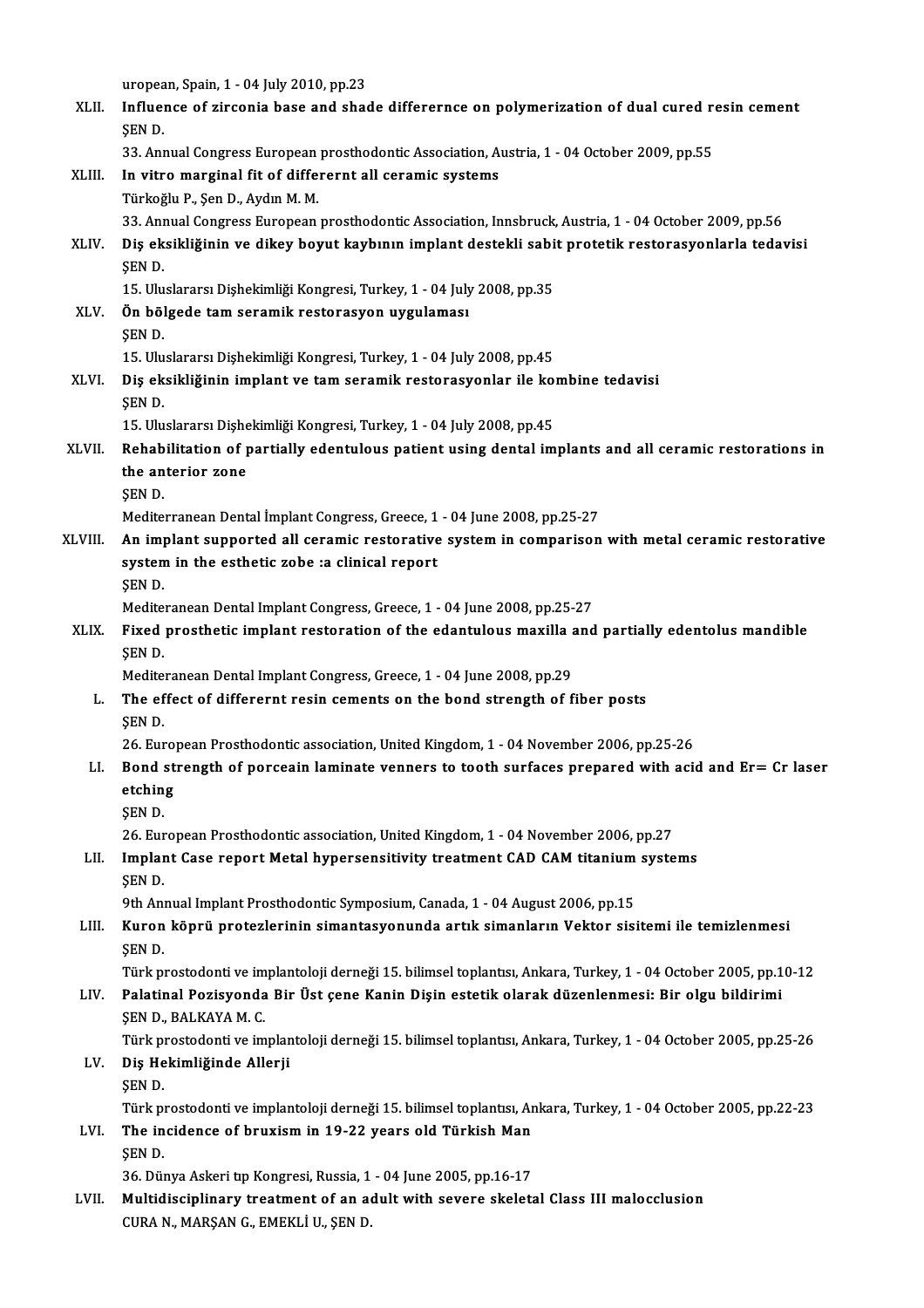IXth International Symposium on Dentofacial Development and Function, İstanbul, Turkey, 13 - 16 October 2002,<br>nn 74 IXth In<br>pp.74<br>Dimor IXth International Symposium on Dentofacial Development and Fun<br>pp.74<br>LVIII. Dimensional Stability of Elastomeric Impression Materials"

# pp.74<br>Dimensional Stability of Elastomeric Impression Materials"<br>BİLGİN T., SEN D. Dimensional Stability of Elastomeric Impression Materials"<br>BİLGİN T., ŞEN D.<br>75th General Session and Exhibition of the International Association for Dental Research,, United States Of<br>America 1 - 04 March 1997 BİLGİN T., ŞEN D.<br>75th General Session and Ex<br>America, 1 - 04 March 1997 America, 1 - 04 March 1997<br>Memberships / Tasks in Scientific Organizations

İstanbul Dişhekimleri Odası Eğitim Komisyonu, Member, 2012 - Continues

#### **Scientific Refereeing**

Quintessence International, SCI Journal, April 2018 Quintessence International, SCI Journal, May 2017 Quintessence International, SCI Journal, March 2017 Quintessence International , SCI Journal, May 2017<br>Quintessence International, SCI Journal, March 2017<br>Journal of Adhesion Science and Technology, SCI Journal, December 2016<br>Materials Science & Engineering C. SCI Journal, Quintessence International, SCI Journal, March 2017<br>Journal of Adhesion Science and Technology, SCI Journal, Decem<br>Materials Science & Engineering C, SCI Journal, December 2016<br>Journal of Dental Materials, SCI Journal, Jun Journal of Adhesion Science and Technology, SCI Journal, Dece<br>Materials Science & Engineering C, SCI Journal, Dece<br>Journal of Dental Materials , SCI Journal, June 2015<br>Quintessense International SCI Journal, February 20 Materials Science & Engineering C, SCI Journal, December 2016<br>Journal of Dental Materials , SCI Journal, June 2015<br>Quintessence International, SCI Journal, February 2015 Journal of Dental Materials , SCI Journal, June 2015<br>Quintessence International, SCI Journal, February 2015<br>Biomed Research International, Journal Indexed in SSCI, December 2014<br>Biomed research International, Journal Index Quintessence International, SCI Journal, February 2015<br>Biomed Research International, Journal Indexed in SSCI, December 2014<br>Biomed research International, Journal Indexed in SSCI, November 2014<br>Quintessence International, Biomed Research International, Journal Indexed in<br>Biomed research International, Journal Indexed in<br>Quintessence International, SCI Journal, June 2014 Quintessence International, SCI Journal, June 2014<br>Scientific Consultations

Scientific Consultations<br>İstanbul Üniversitesi, Project Consultancy, Istanbul University, Faculty Of Dentistry, Division Of Clinical Sciences, Turkey,<br>2015 - Continues bereiterte Gon<br>İstanbul Üniversit<br>2015 - Continues<br>İstanbul Üniversit İstanbul Üniversitesi, Project Consultancy, Istanbul University, Faculty Of Dentistry, Division Of Clinical Sciences, Turkey,<br>2015 - Continues<br>İstanbul Üniversitesi, Project Consultancy, Istanbul University, Faculty Of Den 2015 - Contin<br>İstanbul Üniv<br>2013 - 2016<br>İstanbul Üniv İstanbul Üniversitesi, Project Consultancy, Istanbul University, Faculty Of Dentistry, Division Of Clinical Sciences, Turkey,<br>2013 - 2016<br>İstanbul Üniversitesi, Project Consultancy, Istanbul University, Faculty Of Dentistr 2013 - 2016<br>İstanbul Üniv<br>2012 - 2013<br>İstanbul Üniv İstanbul Üniversitesi, Project Consultancy, Istanbul University, Faculty Of Dentistry, Division Of Clinical Sciences, Turkey,<br>2012 - 2013<br>İstanbul Üniversitesi, Project Consultancy, Istanbul University, Faculty Of Dentistr 2012 - 2013<br>İstanbul Üniversitesi, Project Consultancy, Istanbul University, Faculty Of Dentistry, Division Of Clinical Sciences, Turkey,<br>2008 - 2012 İstanbul Üniversitesi, Project Consultancy, Istanbul University, Faculty Of Dentistry, Division Of Clinical Sciences, Turkey,<br>2008 - 2012<br>İstanbul Üniversitesi, Project Consultancy, Istanbul University, Faculty Of Dentistr 2008 - 2012<br>İstanbul Üniv<br>2001 - 2006

# 2001 - 2006<br>Scientific Research / Working Group Memberships

İstanbul Dishekimleri Odası Eğitim Komisyonu, İSTANBUL ÜNİVERSİTESİ, Turkey, ido, 2012 - Continues

#### **Edit Congress and Symposium Activities**

Academy of prosthodontics, Attendee, Banff, Canada, 2019 10th meeting Mediterraneo AIOP meets ICP, Attendee, Rimini, Italy, 2018 Türk Oral İmplantoloji Derneği 28. Uluslararası Bilimsel Kongresi, Attendee, İstanbul, Turkey, 2017 Türk Oral İmplantoloji Derneği 27. Uluslararası Bilimsel Kongresi, Attendee, İstanbul, Turkey, 2016